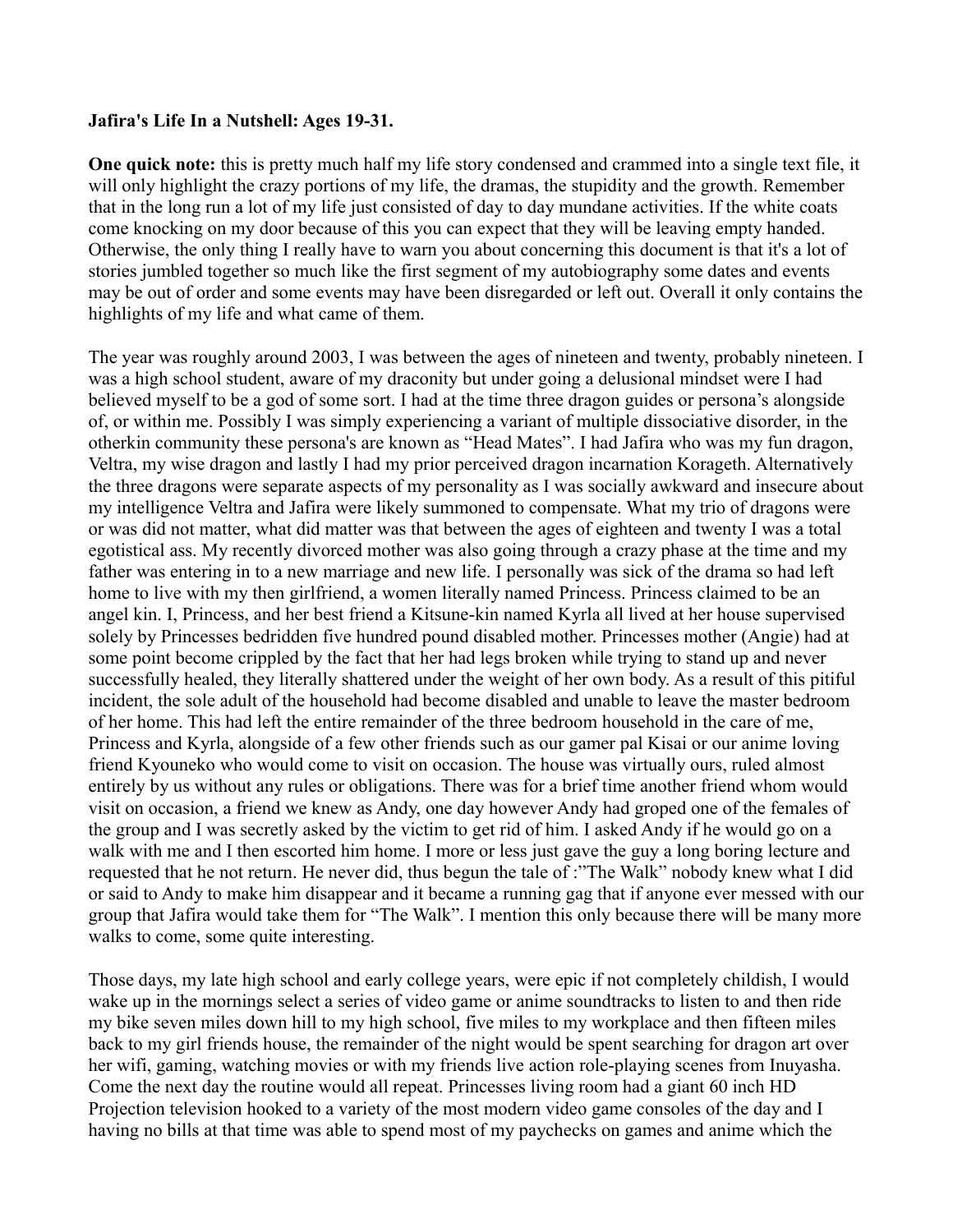girls and Kisai played often. But mostly when I was not hanging out with my friends I stayed in a private room and spent a lot of time working on my website Jafira's lair which I was convinced would somehow make me the leader of otherkin society, make me famous among my peers, result in loads of fan tributes and gift art and so on and so forth. As stated I had a severe ego complex. When not working on my childish website I just hung out with the girls, shared my stories and watched anime or I just did whatever felt good at the time. Living together with all my friends and no bills, It was a paradise of fantasy and random shenanigans. On an average day we would typically watch about four hours of random anime, get in an hour or two of live action role play adventures, three or so hours of gaming, spend an hour or so just walking outside to a park and telling stories and then the rest of our nights or days would usually be spent online doing our own separate things, mostly Gaia online for the girls and grabbing dragon art off Deviant Art for myself. Those were glorious times in my life as any media such as music or videos that one of us obtained was shared freely among ourselves and our collections grew daily, music, videos and randomness, every day was a party it was truly amazing, those years in that house with my friends were the happiest days of my life, it was the first time I felt that I had a home or family that I could trust. I was safe and free there and with our group anything was possible. That is where and how I lived at the time and as I assume is natural for every high school or college students life there were common and mild drama's, but for the most part we were all good friends living more or less alone. free and unencumbered by the weight of societies future demands.

It was about this time in my life where I had left off in my prior writings of this autobiography project.

So, let us resume from the strange explosion. The date was November  $11<sup>th</sup>$  2003 and I was roughly around the age of nineteen. I had rode my bike back to my mothers house in order to spend a couple of weeks back at home, as the quality of life at my childhood home was degrading drastically and I had to do some major household repairs in order to regain some stability for my mother, as well, frankly I was probably a bit homesick at the time. On this particular night it had rained for several hours with the rain dying down around roughly 10pm. Realizing that the rain had stopped I ceased speaking over AIM with my friend Kisai and signed off of my computer. Getting dressed up in some of my favorite clothing I placed three cherished necklaces around my neck each of which represented one of my three dragons- Korageth, Jafira and Veltra and then upon grabbing a large broadsword (Nicknamed- The Barbarian Edge) I placed a newly mixed DragonBallZ vocal disc into my CD player and begun a walk out to the desert where I had built my Spirit Circle medicine wheel some years prior. When I had arrived at the circle of stones it was still sprinkling from the dissipating storm clouds but for the most part the rain had all passed, the air was fresh and I was hyper and energized.

Turning the new music of the CD I had brought up to full blast and stabbing my broad sword into the center of my circle of stones, I begun to dance to the music, I visualized that as I danced, that I was creating a whirlpool of energy, multiple colors and elements would be imagined pooling and mixing into a vortex with my sword in the center. I imagined in my mind, a valley paradise, green plains, pristine rivers and lakes, with a ruined civilization in the distance, the visions from my dreams and from my past. I would recall the names of the land marks in that valley and would envision a duplicate of the same vortex that I was dancing around to be forming and appearing a location in the valley. I would then imagine the two portals connecting to each other, my portal here in the desert with the portal there being in a forest. I would then imagine a dragons body forming in the middle of the space between the two worlds and in the center of the two gates, a new dragon body awaiting a spirit. I believed that when I jumped into this portal, that while I was being transferred between dimensions this spiritual dragon form would unite with my physical human body and that there would be a trade off of sorts, that the spiritual dragon that I created would use the flesh and matter of my human body to solidify and manifest physically. So I danced and twirled my a cactus bone staff about projecting my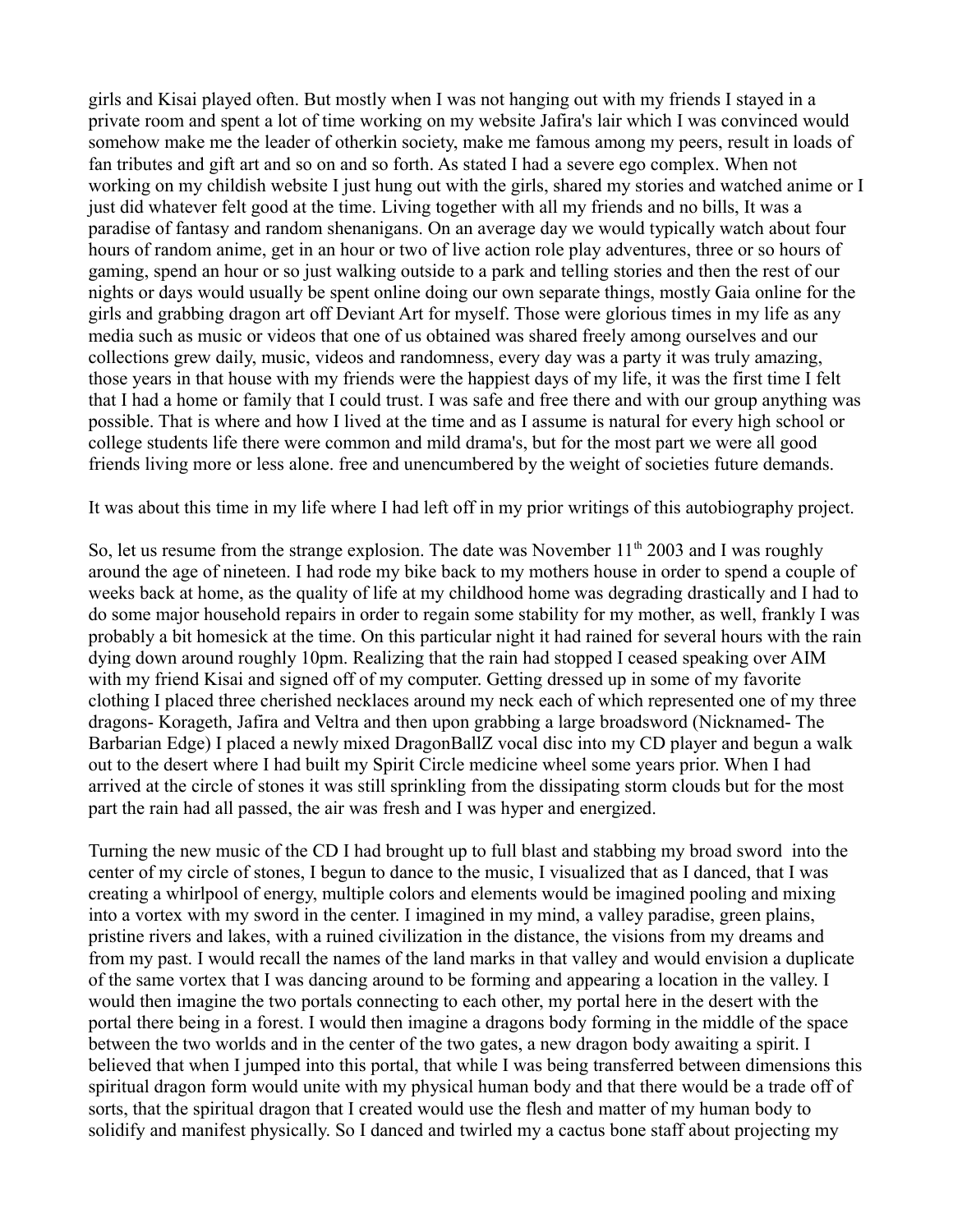vision, energies and intent and after I had felt that the portal was completed and that the dragon form was prepared, I ran and jumped into the circle of stones. Nothing happened... This however was no surprise, I had done this experiment in different variations during every full moon, every storm and during every cosmic event for a year or two before hand, so failure was no longer a surprise. That particular night was just sort of a re-enactment of my prior metaphysical experiments, a homage and montage of my past attempts. I may have been egotistical enough to have believed myself a god back at the time, but I had painfully learned by that point of realities limitations.

Still, on that particular night, I did not take such a failure so lightly.. I begun to reflect upon and to realize the years of futility and escapism in trying to go "home" or regain my body for all those years. I came to accept that my "magick" to a large extent was entirely pretend and that the rest was simple energy work or power of intention which was available to everyone. Unfortunately, this acceptance that I had wasted my time was intensely frustrating. I became extremely angry and begun in a rage to kick the circle's stones, to break my cactus bone staff and to throw its segments in all directions while trashing the circle, even going so far as to throw stones at it, cursing it and stabbing it multiple times with my sword. Finally in frustration I begun my journey home, however after walking only a short distance of about thirty feet from the circle, the track on my CD changed to a very fast paced song, (A Vocal of Hikari No Willpower, Trunks theme) this brought back one last spark of rage, seeing red, I focused all of my thoughts on that valley of Tycosa and on being a black dragon! I ran back towards the circle as fast as I could jumping over cacti and bushes running at full speed while screaming a series of made up gibberish at the top of my lungs, finally jumping into the center of the circles scattered remains and plunging my sword as deep into the ground as I possibly could! I tensed up screaming in rage as I imagined all of the energy within the circle drawing up and encasing me, forcefully changing my body into that of a dragon. At that exact second while in the middle of my desperate DragonBallZ inspired charged up transformation attempt there was suddenly a huge explosion about fifty feet above my head. It lit the entire sky and shook the ground, it was deafening and despite the headphones that I was wearing and the music playing at full volume, my ears rang from the sound of the explosion above me. Absolutely stunned, I slowly slipped off the headphones and turned off my CD player. Dogs were barking in the distance, I looked around me, but saw nobody, no sign of a firework, no sign of aircraft, nothing.. just silence and the alarmed dogs in the distance, soon they too went silent. I looked for the source but could see only the clouds above my head and me, in the middle of a desert, alone in the dark. Thus as the distant dogs slowly went silent, I was alone in the middle of the desert, in the darkness, in the silence, a confused punk kid with an over sized sword. I suddenly felt overcome by a sudden aura of negativity from all around me, I felt that I had finally gone to far. I grabbed my sword and ran through the desert faster then I had ever ran before. I ran home crying to myself and repeating "what have I done?" "What have I done?" "What did I do?!" "What have I done?" Arriving home, I told the occurrence to Kisai, he, being a gamer and not a spiritualist, did not really believe me. I, tensed and stressed, took my silly sword, went to bed and prayed that I had not somehow done something terrible.

The next evening after school I decided to go back to the location. I got there shortly before sunset, the place was "cold" not in temperature, but in spirit, the location seemed devoid of life, it felt like being in a grave yard. This location was in my mind a pure pool of natural energy a "mana pool" that would give me the means to return home I once thought. The location of my circle of stones was chosen because I believed it at the time to be a location of life and uplifting energies, so for it to suddenly feel so cold in the daylight, the sensation for me was a frightening experience. I explored the entire surrounding area for evidence of a firecracker or for some form of wreckage, for any possible evidence of a man made explosion finding nothing. I quietly restored the circle of stones out of humility for the situation and returned home to my mothers. That night, I had planned to retrace my steps of the event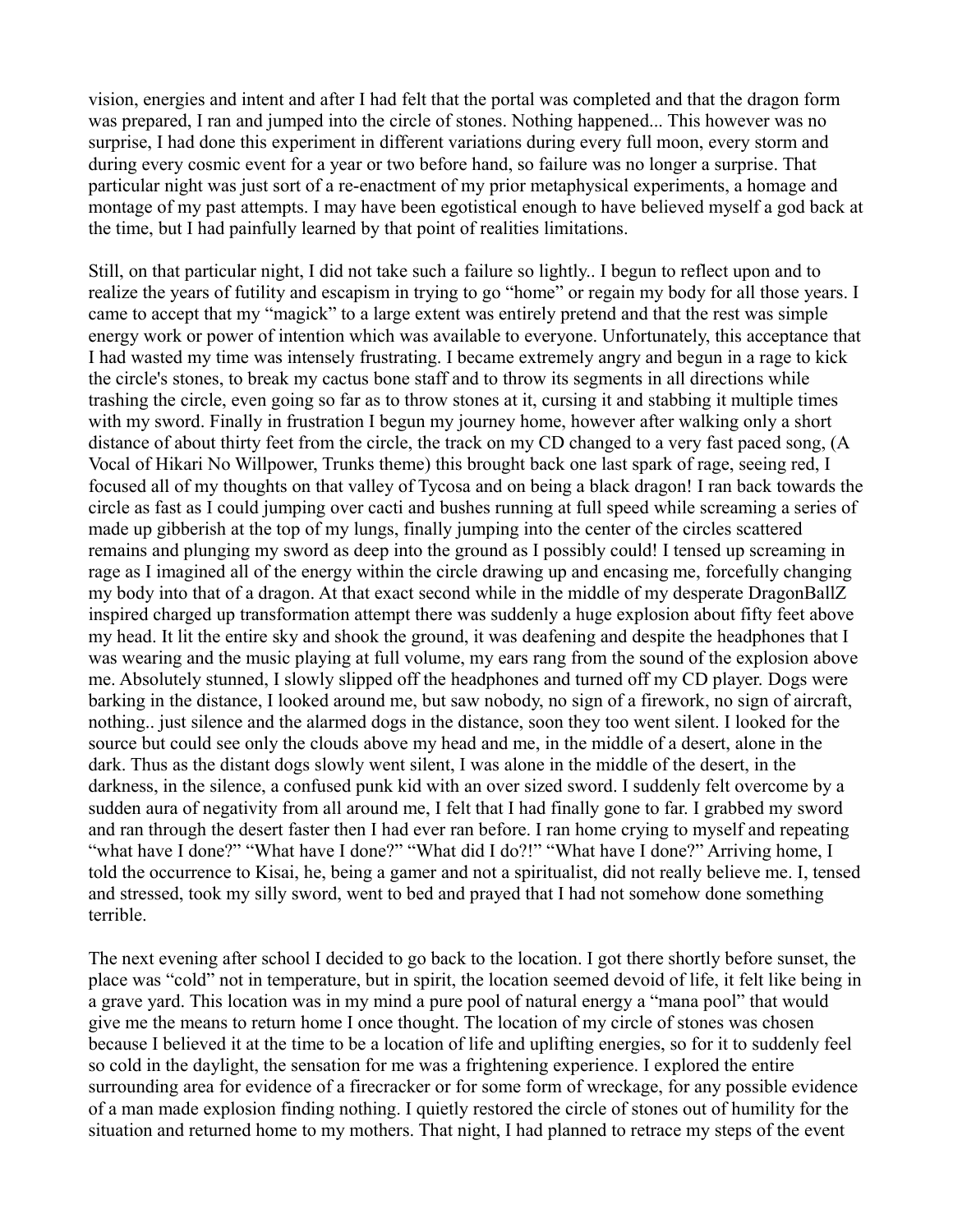and went through the same routine as the night prior, I got all decked out in my favorite clothes, I grabbed my sword and decided to return to the location. But when I entered the desert and begun to walk on the path that would lead to it's secret spot I noticed the weather seemingly did odd things, it felt like it would rain as I walked and then suddenly just stop as I would stop to change a track on my CD, then it would seem to begin again as I returned to walking. As I got within about a hundred feet of the circle, I hit what I could only describe as an imaginary dome or barrier around the spot, it was a wall of fear, I felt incredible negativity and the fight or flight instinct told me to run and never look back. No matter how great my ego or pride was at that time, or my perceived "powers" or what have you, when I hit this invisible barrier I could go no further, it felt cold in every possible way, the sense of fear in that vicinity was just too overwhelming and no matter what angle I had approached from once I hit that imaginary barrier, I could go no closer to the circle.

About a week after the occurrence of the explosion, I had begged my group of friends to try to accompany me to the circle at night. Two of them agreed. Kyrla, the Kitsune-kin and Princess the Angel-kin. I got them rides to the desert location and we went out to the circle about nine pm. That barrier of fear remained around the area but the three of us agreed to fight it and stay together. When we finally arrived at my circle all three of us could feel overwhelming negativity and fear. Our flashlights promptly died, but we thought nothing of it, it was nearly expected. I having heard of Electronic Voice Phenomena from past occult studies had brought a large analog tape recorder with us, so we turned the recorder on and just sort of sat at the circle and talked among ourselves a little bit to keep our morale up. Eventually the batteries in the tape recorder died and so we all agreed that with both it and the flashlights dead, that it was probably more then a good enough excuse to book it out of the desert back to safety. We eventually returned to Princesses house a couple hours later and reviewed the tape from the circle. Most of the recording was just us talking quietly, but between our conversations were what sounded like hisses or low growls. I blew them off as the wind or as possible engine sounds from the street in the distance, or possibly just artifacts from the analog tape player itself. However, towards the end of the tape, there was a barely audible whisper of a voice saying "help me" followed by a second slightly more audible whisper, "help me" and then directly after words, a third very loud and clear whisper of "HELP ME..." that EVP was the beginning of dozens more..

At that time, in my arrogance, I still felt that I could fix the mess that I had caused, whatever it was... I had studied the occult and paranormal my entire life! I had the soul of a dragon! I had my dragon guardians! I was unstoppable! I immediately did the math and determined that in my rage at the circle, I had accidentally torn open a dimensional rift of some sort. That since my single minded intention at the moment had been to draw up the energies and the dragon body that I had designed to be waiting for me, I had focused only on opening the gate on Earths end but not on the destinations end, in so doing I felt that I had metaphorically dug a deep spiritual tunnel through the unseen universe without an intended exit. I imagined a hole to our reality suddenly opening in the void of spirit and countless entities coming and going to investigate (I called it a "hell gate") As a result of my opening a spiritual portal in the desert without an intended exit point I believed that I had accidentally torn a rift into the spirit world between the two physical destination points. As a result of this invisible hole to the spirit world, entities were being drawn to the energy of the rift within my circle and countless entities were likely swarming in and out of the area. Based on these conclusions I figured that all that I had to do was spiritually nuke the entire location in a sense thus dispersing the entities and then simply close the hole that I had torn. So, a few nights later I returned to the circle in the desert to do just that. When I got to the imaginary barrier of negativity, I fought my desire to run and force myself to go through it to the actual circle. Once to the circle, I imagined blasting everything in the area with spiritual energy, I imagined destroying the imaginary dome of fear around the area and then envisioned a mass of energy acting as a lid and sealing the circle. Feeling accomplished I returned to Princesses house and went to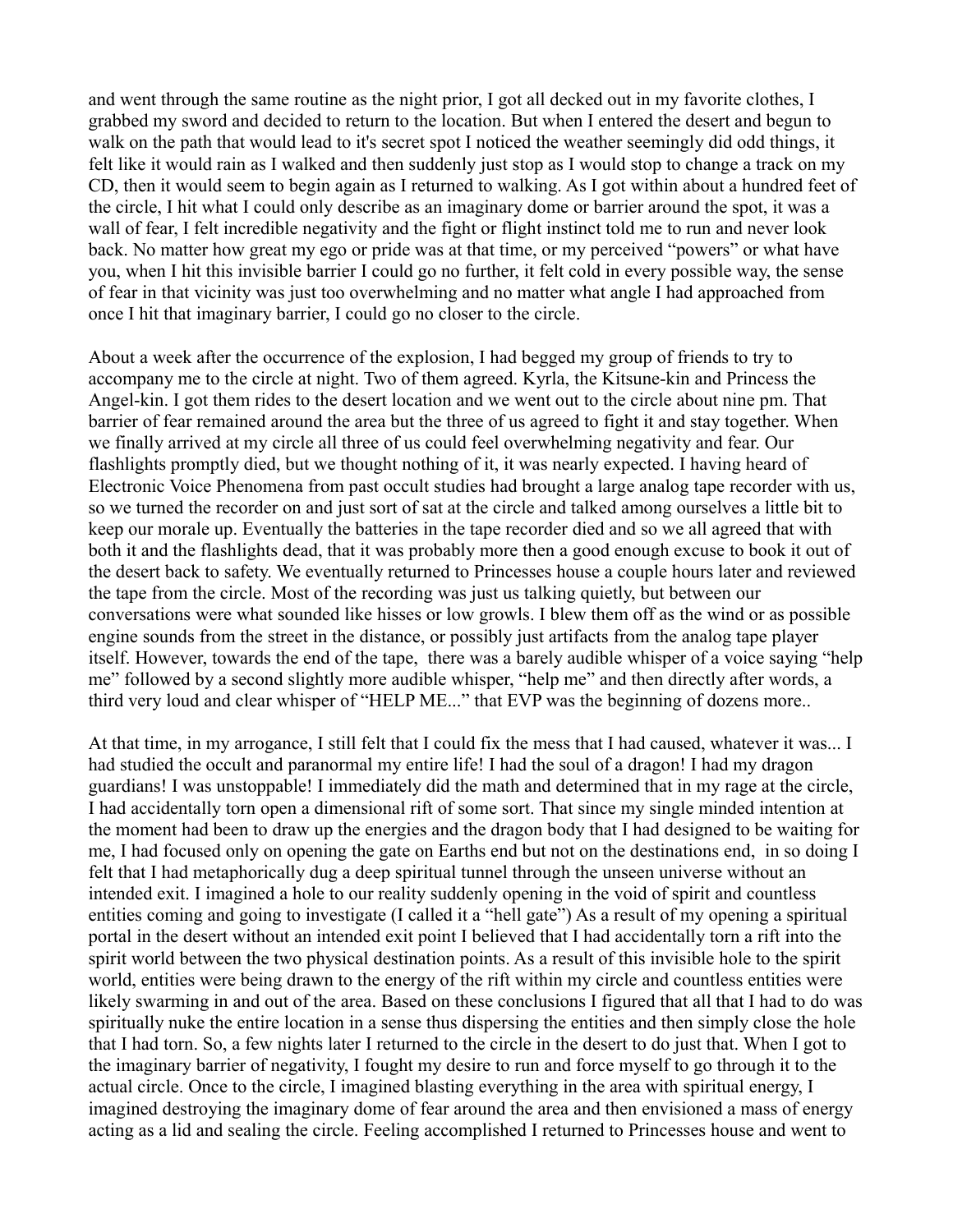sleep for the night. That was when things begun to happen.., as it seems that I may had brought home a friend that night. For a few months afterwards Princesses home became haunted, red mists appeared in her back yard, a copper bell would commonly levitate and drop on occasion, a child apparition was seen by Kyrla and a random feeling of being watched became common in her home. In time I was confronted by my friends and had admitted that I had spiritually attacked the circle and had tried to seal it shut while the wounded area healed.

This explanation however, led my friends to react by initiating a really stupid and crazy live action role play wherein the girl Kyouneko determined that we all had to go back to the spirit circle, apologize to it and do a secondary sealing ceremony as a group. I brought Kyrla, Kyo, Princess and myself back to the location with enough snacks, flashlights and digital entertainment to last the entire night if need be. We went through that crazy fear barrier again and set up a small base camp which was just a few feet from the circle. To lighten the mood I sacrificed a pretzel to the circle's spirits as an apology for the aggressive attack from my last visit. then we turned on our flashlights, I activated my analog tape recorder and thus the camp out begun. Princess listened to my CD player near the flashlights as thanks to the area's aura she no longer wanted to be involved, she claimed that the fear of the area was overwhelming. Meanwhile Kyo, Kyrla and I stood inside the circle, Kyo did a little ritual and told Kyrla to chant something, Kyrla did a little made up chant and then I requested forgiveness for my attack while Kyo did some hand gestures and declared the gate to be closed. Princess about that point started to have a panic attack and I rushed over to calm her, at that point the cd she was listening to connected by external speakers died as well as the flash light placed up right near her. I reached into my backpack to get out a digital camera in case something was occurring and at that point it was discovered that all of our supplies was coated in a layer of moisture, this was fairly insane however as it was nearly ninety degrees Fahrenheit with little to no humidity in the air. Still somehow the entire area suddenly begun to get cold and moist. I attempted to take some photos but much like all the other electronics, the batteries in the camera begun to promptly die, I got one or two shots in before the camera shut off completely. At that point, needless to say me and the girls all panicked again, packed up camp and ran out of that desert real fast. Reviewing the tape we got several frightening EVP's most of which I made available online in my Spirit Circle Logs. -<http://www.jafiradragon.com/Evp.htm>

From that point on things just got crazier, I being the egotistical bastard that I was, returned again to the location. I left two digital tape recorders at the location over night and returned for them the next morning. I got incredibly odd results from this particular experiment.. These two tape recorders were right next to each other, however one had an hour of mostly silence and nature, the other however had silence for half an hour and then what sounded like the distant sound of a helicopter approaching, this distant sound gradually got louder and louder until it became deafening, at the recordings peak it sounded as though somebody was idling a vehicles engine or a helicopter's propeller directly above the microphone, this loud engine sound lasted for about ten minutes and then at its loudest point, just abruptly faded and stopped. Confused by this, I assumed that all of the haunting's at the location may have been the result of a nearby car that had been dumped and burnt out in the early eighties. In my prideful state, I determined that I would not have my pants scared off by some possibly area recorded memory. So I returned to that circle yet again, traveled a short distance to where the car was dumped and blasted the car with what I felt was a spiritual energy attack, I then completely destroyed any trace of the circle once again and returned home to my mothers house for a good nights sleep.

That night, I was awoken at roughly five thirty in the morning the following day by an unnatural sound that is nearly impossible to recreate. The sound that I heard was like the combined sensation of hearing the clawing of a chalkboard merged with a skidding tire, a cat getting stepped on, a rusty hinge screeching, a high pitched digital alarm and a human scream all occurring simultaneously! This screech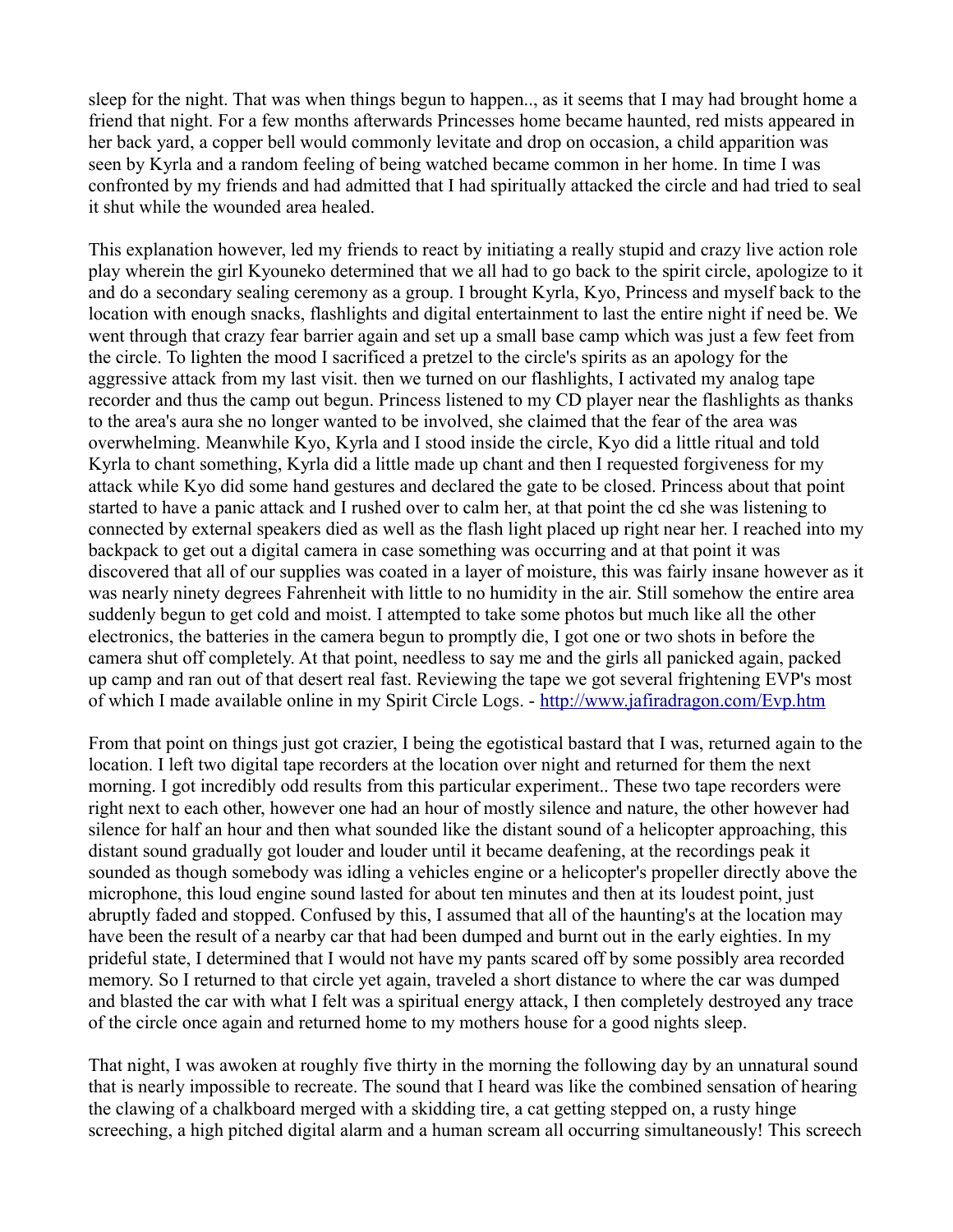or scream that I heard was both loud and unnatural seemingly coming from all directions. Upon hearing this screech I woke immediately and shot out of bed, hearing something fall off a wall to the left of me. Instinctively turning towards that direction I saw a floating hooded shadow or black mass, it was like looking at the shadow of the stereotypical grim reaper. This entity or shadow suddenly turned and pointed at me, (if you could call it that) and then flew backwards vanishing through the corner of my wall at an incredibly fast speed. I jumped up and ran out of my bed room hoping to catch it in the living room on the other side of the wall that it passed through, but when I turned the corner it was gone without a trace. I assumed that this screaming shadow was a warning of some sort and I quickly ran back to the desert and restored the circle once again. From thereon begun a series of haunting activity and paranormal phenomena both at my mothers and at my girlfriends homes. The more that I fought back against these perceived entities, the worse the phenomena seemed to become. At one point when I was writing about the events that were occurring on my LiveJournal my computer monitor literally popped and exploded, the event is still mentioned to this day somewhere on my live journal. That same morning a ceiling projection device had exploded above my seat in a classroom while at school. A good example of other events were a series of odd recurring post apocalyptic dreams that I begun to have about that time alongside repeated bouts of sleep paralysis and numerous sightings of apparitions by me and my friends. One such entity was a demonic cat spirit tormenting us (we called it "Tiki"), a static or laughter whenever I would get the aforementioned sleep paralysis and random feelings of dread or negativity. Needless to say things really got out of hand fast. The EVP voices from the circle begun appearing regularly on my mother's home phone's answering machine with calls from 000-000-000 or unknown numbers. I and my friends begun to get extremely ill, bad luck became a common occurrence, many of our pets got sick and died, a lot of our personal cherished possessions were lost or ruined and in a sense it felt at times as if unseen gremlins followed us breaking and damaging all that was important to us. Whether it was a poltergeist or just bad luck, life became extremely rough for my group.

Eventually I succumbed to the idea that no matter how powerful that I thought I was, or how well versed in the spiritual or occult that I believed myself to be, I had to admit that I was finally in over my head and that my dragons and silly magic were no match for whatever was happening out there In that desert. I could not sleep without dreaming of a dead apocalyptic world or being tormented and I could not go about my day without negative occurrences or my possessions and electronics breaking. With these recent events I discovered the oh so obvious truth, that I was just a punk teenager who knew nothing. Admitting this was humbling but necessary.. and so I did the unthinkable at the time, I begun searching for help. It was at this point, roughly around 2004-2005 that I met a dragonkin on line by the name of Mojo-Lahojo. Mojo, though younger then me by a few years seemed to be much more spiritually mature then I perceived myself to have been and so I took him as a mentor and as a friend. Through Mojo's advice I was able to relieve a lot of the strange phenomena that was occurring and return a sense of stability to my life and the lives of my friends. Ha, there is one event from that time period that I remember fondly of my early interactions with him. Once he and I were discussing how energy work was a possibility with my friend Kisai in a three way AIM chat. Mojo said something along the lines of "Let me show you what I can do!" and then my house went dark as I suddenly got hit by a rolling black out and lost all of the electricity in my household. Impressed by Mojo's demonstration of power I giddily ran outside into my darkened neighborhood and in my egotistical way vowed to surpass him and become superior, much as I did for all my perceived superiors back in those days. It turned out the next day to have just been a coincidence that the power failed at that particular moment in his discussions. But it was still epic when it happened.

A few months after meeting Mojo online and beginning an exchange of physical shipments and friendship gifts, life went on as normal. I hung out with my girl friends, enjoyed games and anime,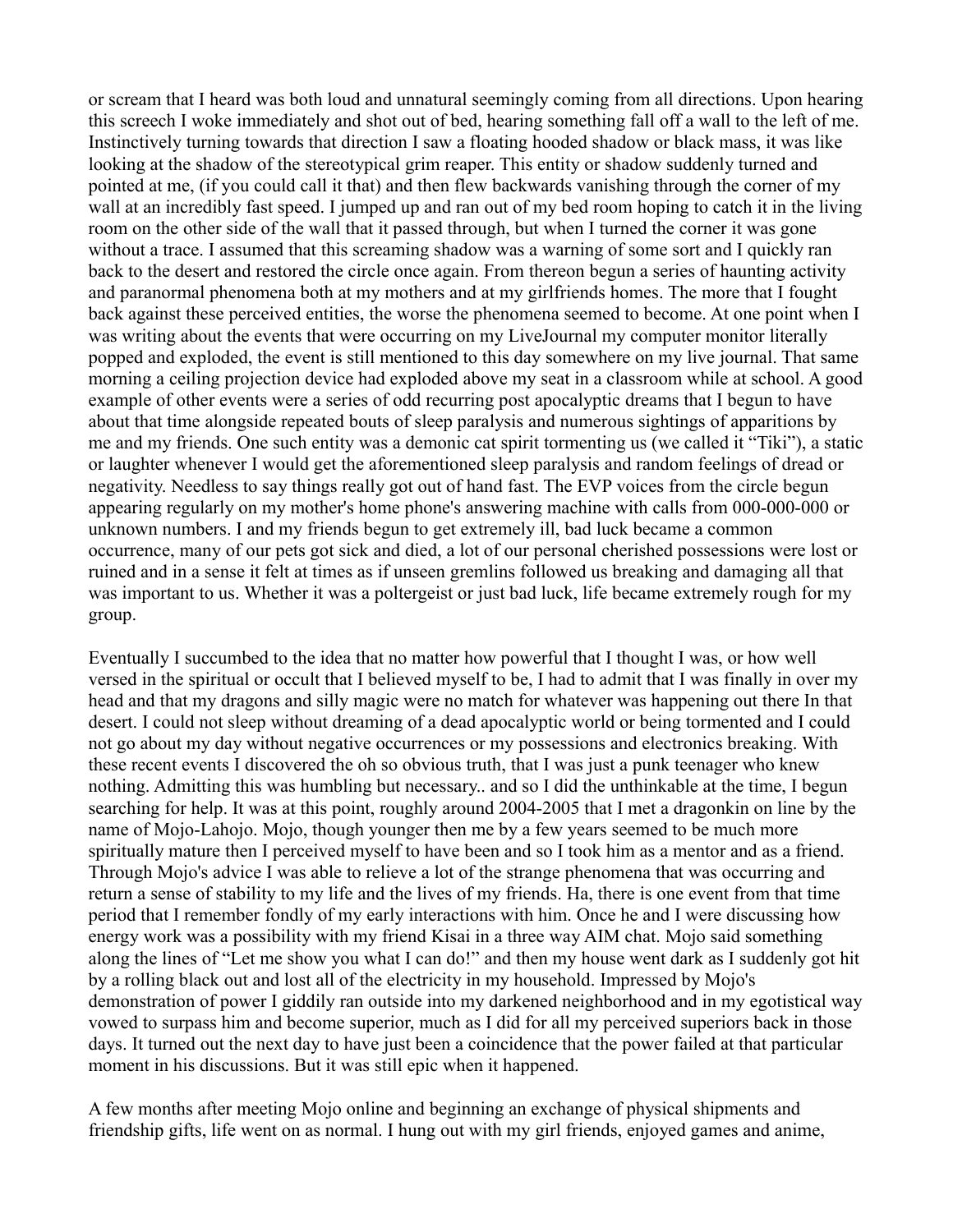explored endless deserts and mountains, went to my jobs (Safeway, Barnes&Noble, Library Page and worked as a Teachers Aid - I had four part time jobs) I had also begun taking classes at a community college for business management. It was sometime around this point in my life that two major spiritual events occurred for me. The first was my discovery of what I call the oasis. One evening I was out in the middle of a desert several miles from civilization simply exploring. I had come to notice the time and that the sun was beginning to set and so I was preparing to turn around as I was still miles from home, but something in me told me to keep traveling deeper into the desert. I had to debate myself on this as it was irrational considering the time and location, still, something powerful was calling me to travel further. As far as my eye could see there was nothing but dirt and weeds for miles, still, I was called to continue on. I consulted my dragon guardians and my head mate Jafira encouraged me to proceed a little further. "Fine" I thought, I will listen to one more track on my CD and then I am going home. (The track was a soothing remix of Time Circuits from ChronoTrigger) I traveled for a little while longer on my bike and after only two minutes or so from the moment that I had my internal debate, I noticed that the ground I was riding begun to dip into a slope, I rode my bike about eight feet down into this slope and suddenly found lush green trees as well as grass and flowers as far as the eye could see, mind you there was nothing but dirt and weeds prior. There was a small swampy area fed by a little stream ending in a very large pond that was full of ducks. This beautiful little paradise existed out of sight and out of view from society and since it was in a depression it was located out of any approaching parties line of sight. It was an amazing find and I felt convinced that something had called me to it. A later search on Google maps led me to a very disappointing conclusion that it was just a man made environment and that the area was designed to be sort of a trap for flood waters.. Still, the area eventually became my own private paradise and from that time on, it was my new secret hideaway, a personal garden for me to visit when I needed to read, to write or to rest asleep upon tree branches to the lullaby of ducks and the wind.

The second major event to occur in my life around that time is a night that I will never forget. My friend Kisai had traveled a seven mile walk to visit me at my mothers home. Me and Kisai hung out and played some Pokemon games such as Pokemon Stadium and Pokemon Snap and then we watched a movie or two, eventually it was time for him to return home as it was nearing sunset. Unfortunately a very aggressive storm was brewing in the distance and out of guilt that I had kept him over so late I had offered to walk with him the seven mile journey home to his house. Grabbing a wizards staff that I had purchased while working a seasonal position at a renaissance festival, I begun walking Kisai home. I brought with me my digital tape recorder and begun recording our conversation as we walked down my street passing the nearby deserts. As we begun to pass by the path that led to my circle, I said that "I loved my ghost hunts" I was interrupted by a lightning strike nearby and I jokingly exclaimed afterward that "even the gods approved of my studies" at that point I got the craziest EVP ever on my digital recorder: "Dickf\*\*ker no I didn't" responded to my claim. That same profane EVP would appear and quote the same insult on my answering machine a few months later in an equally bizarre message. The two events combined were mind blowing for me. But that's not all that happened on that particular night, not knowing that I had gotten that strange EVP at the time, I had turned off the recorder and put it away in my backpack because it had now begun to rain and me and Kisai were rushing through the storm towards his home. While crossing my towns main street and running towards a gas station to get dry me and Kisai were flagged down and stopped outside of said gas stations parking lot by some strangers in a car.

Within this cars passenger seat sat a heavy set man whom called himself "Spirit Eye", driving the car was a thin bearded man not much older then myself by the name of Jake. Spirit Eye's first words to me where "you wouldn't happen to be one of the hundred would you?" which was a perplexing question for one to ask a stranger, the driver Jake flipped out before I had a chance to respond, as a particular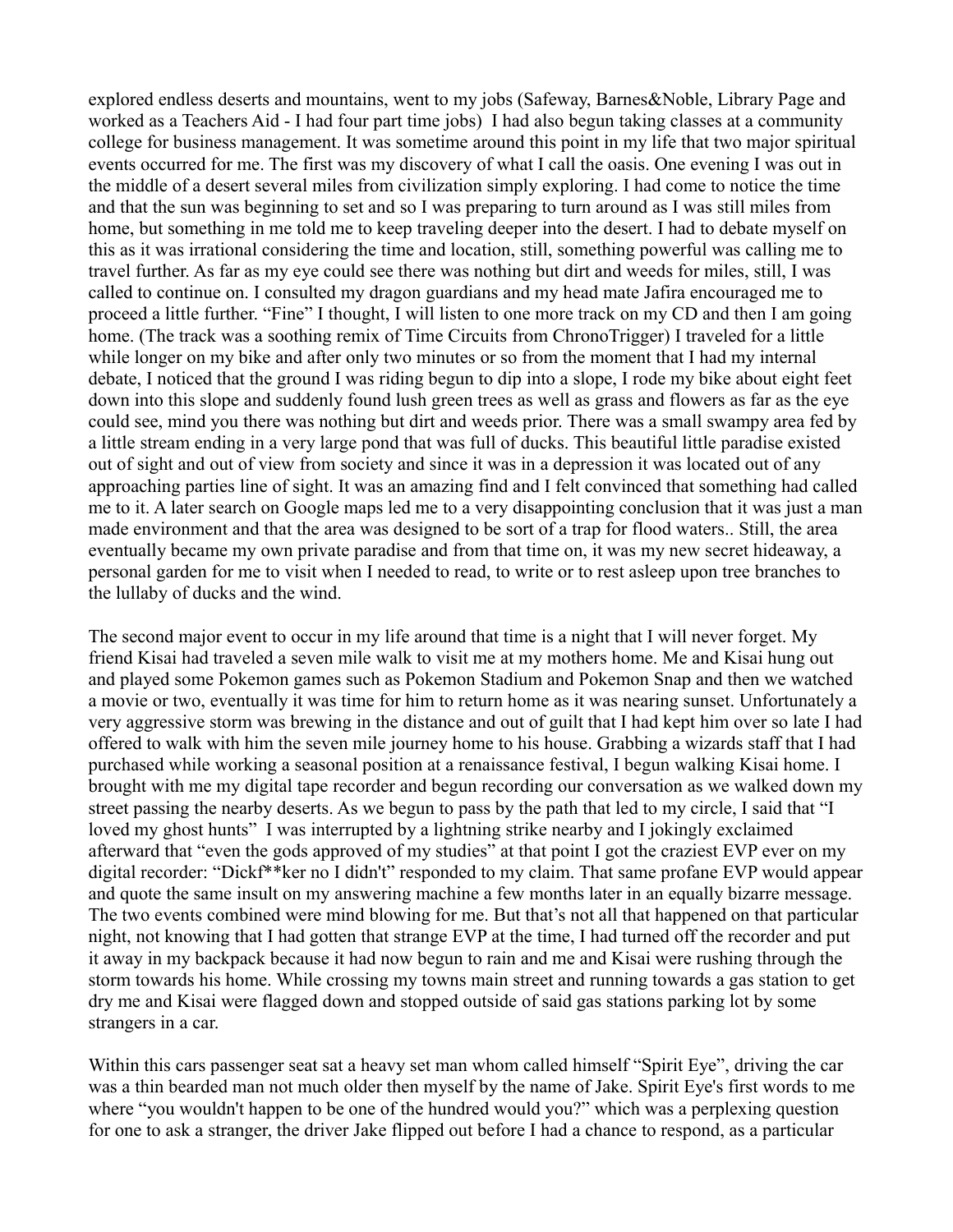ring which I was wearing had matched one that he owned- it was a ring with a dragon and a serpent facing each other. Spirit Eye claimed that he had been drawn to me by my spirit light and that when he saw me I had appeared as a glowing beacon shining out in the rain. He claimed that he was a Cherokee Shaman and that he wished to speak with me again under better circumstances. He gave me his address and phone number and then requested that I speak to him at my convenience. The next day after college I traveled to his home, a small trailer nestled in a slummy trailer park common to my rural area. There I met his wife Becky, she called Spirit Eye and Jake whom were at the local library researching the near by Superstition Mountains. They came back and we begun our first real conversation together. Spirit Eye had claimed to be a Cherokee Shaman and that he had moved to my town from Las Vegas only recently, he explained that while in Vegas he had worked as a construction worker and later a rent-acop before having a falling out with some family and hitting the road to leave Nevada. He and his family claimed that they were highly spiritual people stopping in my area but that their ultimate destination was going to be Brigham Utah. At about this point Spirit Eye had asked me if I wanted to tell him about myself or if I wished for him to tell me about myself instead. I asked him to do so and he was able to ascertain or assume that I had a note book full of artwork and fantasy stories located in my back pack. He was able to tell me that my parents were separated, he was able guess that I had written stories and poetry recently, he was able to guess that I believed that I was not of a human spirit and most relevant of all he was able to guess about my circle and it's present negativity. The entire time while Spirit Eye was guessing facts about my life his brother in law and apprentice named Jake was showering me with assorted trinkets and gifts. Spirit Eye then handed me a beautiful glass ball with a laser etching of the Earth's globe in its center and then told me that if I learned from him and listened to my spirit and to the spirit of the world that I would be capable of anything, and that just as I held a glass representation of the Earth in my hands, that I would someday hold the world in my hands in much the same way.

When Spirit Eye mentioned my circle, he claimed that I was connected to something very dangerous and negative, when I asked what it was, he guessed that it was a portal, when I asked where the location was, Jake pointed towards the Circle's direction in the north west. I then confessed to what had been happening and told them my story. Spirit Eye and Jake requested to visit my circle immediately. So I agreed, we all piled into Jake's car and by the time we arrived at the location the sun had set and it was already quite dark. Spirit Eye then walked to the center of my Circle of stones and had me and Jake wait outside of it. He Said that he was going to play a melody for the spirits, he then begun to play a spirit flute that he had brought. While he was playing on the spirit flute both I and Jake saw what could only be described as a black mass or tentacle rise from the center of the circle and swirl around encircling him and as SpiritEye played this darkness seemed to begin to wrap and constrict around him. He then claimed that he was going to now play a song for the land. He begun to play a different melody and the black shadowy tentacle that had encased him slowly begin to recede back into the ground and vanished. Spirit Eye then destroyed any trace of my circle and said that "Symbols on the ground have no power and that this land was like any other" from there we returned to his trailer, talked over a fire and shared stories. At one point in time Spirit Eye had picked up some sand from the ground and tossed it into the flame, the fire erupted and turned purple for brief while, this fire trick was impressive, though likely a parlor trick of some sort, still it was just the icing on the cake in what had been a crazy day.

From that first week on I had spent many months learning and sharing theories and stories with Spirit Eye. I learned that he was heavily influenced by Mormon beliefs and that he was on a spiritual quest to get to a town called Brigham in Utah but for financial and personal reasons he and his family had to travel to Phoenix first and this is what had lead them to my home town of Apache Junction. It just seems that after they arrived they kind of just got trapped living paycheck to paycheck and were unable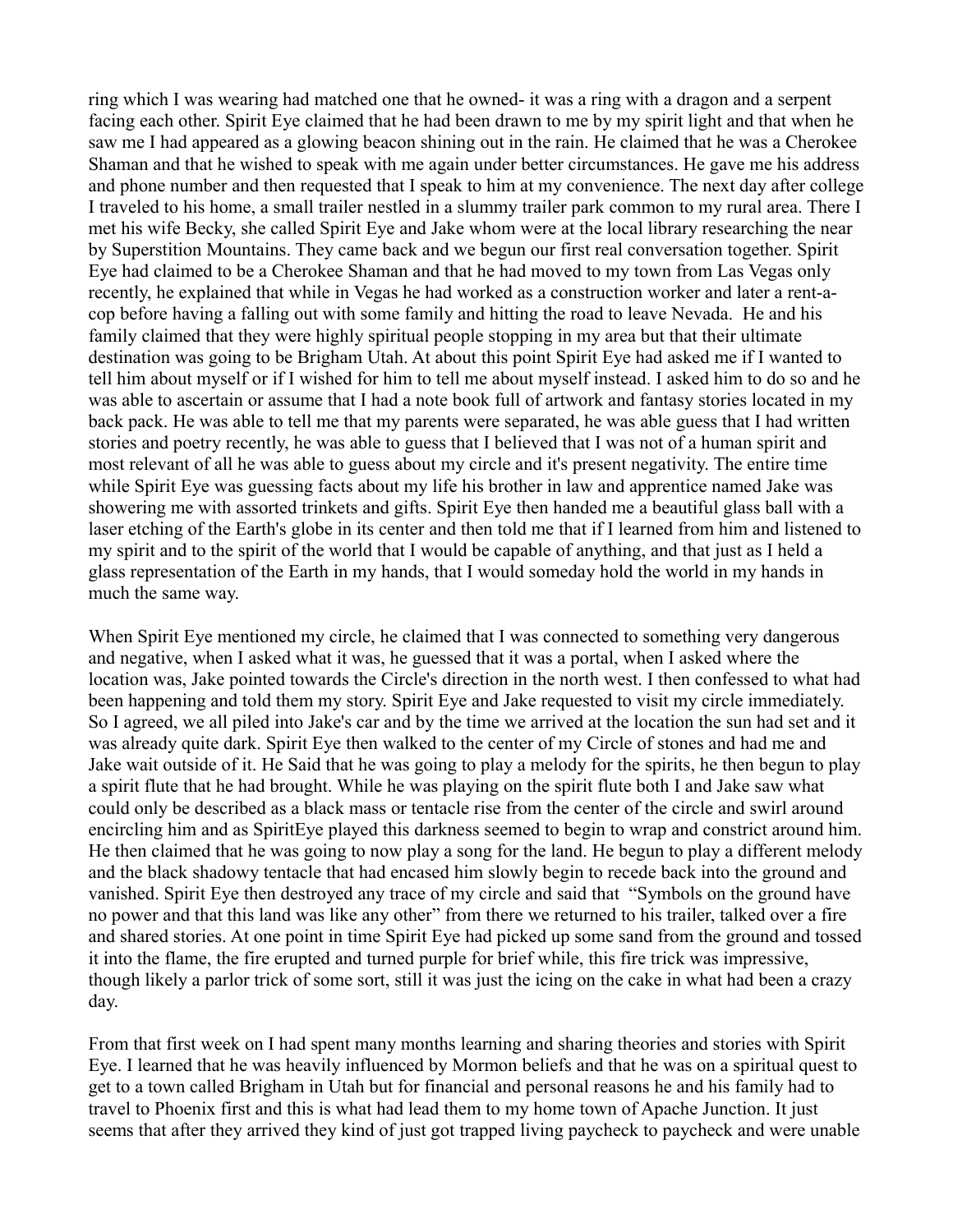to continue their journey. Over the time that we spent together Spirit Eye had worked tirelessly to help me to overcome my ego and pride which wasn't easy, but I also had other influences assisting as well such as Mojo, the many podcasts and talk shows that I had begun to listen such as 2-Sense and Sean Kennedy's recordings, as well obviously my friends and life responsibilities mellowed me out. It should be mentioned however that in the early weeks and months, that all was not entirely peachy with the new addition to my life, Mojo my original mentor distrusted Spirit Eye and assumed him to be a charlatan, he advised me to restore and rebuild the circle before something happened again. Which in turn caused the events to continue on as they had in the past. Spirit Eye's primary lessons to me where of oneness with nature and that all things shared the same spirit, balancing ones conscious between good and evil, understanding the nature of the soul and of the creator and other general new age or native American philosophies mixed with an odd taint of his Mormon and christian beliefs. He never taught me anything too grandiose or ever anything that one could consider epic or out of this world, he only taught me to be at peace with nature, to listen to music, to connect with myself and with others and so forth. When I would ask for hidden knowledge or so some spiritual secrets he would often claim that he believed that I had already spiritually surpassed both him and Jake a long ago, that my potential was immense and simply forgotten or sealed away within me, a claim that I felt at the time was just an excuse or cop out not to teach me. However, who knows, could be feasible.. Spirit Eye was a simply amazing and unique individual who lived with a kind heart and with a charismatic sense of all knowing wisdom about him, he has a personality that could turn any bad day around and bring joy to the darkest situations. I always thought him out of this world though he would always be the first to remind me and others that he was just a man and that all the knowledge that he knew came from spirit and by tapping into spirit and that it was a gift that I and others had equal access to, as well, he would often insist that he felt that I was there to teach him lessons rather then the other way around as I saw it at the time.

So, yeah, Spirit Eye was awesome. Jake on the other hand was a whole another story entirely, Jake was a highly confused person at the time that I had met him. Jake claimed that the apocalypse was to be upon us within the near future and that the original apocalypse had occurred five years earlier in the year 2000, but that he had fought Satan's forces during this event as a kitsune spirit called "Kindol" and that as a result of his actions in that reality he had distorted our timeline and had canceled the event thus buying humanity a little more time on this world. In as such, Jake believed that he and SpiritEye were from another dimension or timeline. Jake was certain that I was a dragon whom would lead him to find a spiritual dimensional gateway or chamber which was hidden in an ancient underground ruin within the Superstition Mountains. Jake backed up his claim regarding my purpose with a collection of nonsensical maps, instructions, diagrams and drawings that a relative of his had given him a couple of years prior. Apparently the information had been drawn into the notebook while Jake's relative was under some sort of trance or vision quest. At least that is how the story he gave me went. The main point was that I was supposedly prophesied to lead Jake to a lost underworld ruin in Superstition Mountain. This delusion of Jake's was only made worse by the fact that, oddly enough I had researched the mountain heavily before meeting him and I had already come across evidence which could loosely back up some of his theories. Because I had been able to share various accounts paranormal accounts of reptilian aliens, UFO sightings, time shifts, disappearances and a few hearsay stories of hikers who had found some purported underground ruins of some form in hollow portions of the mountain Jake was only encouraged more. The fact that I had recently researched this knowledge and was interested in that particular mountain along side of my claim that I was dragonkin had convinced Jake without a doubt that I was the dragon that was meant to lead him to his supposed hall of dimensional gates. I am sorry to say that I humored him for a brief time and in result I spent a lot of evenings staring at and meditating around various petroglyphs on the side of said mountain. Eventually I got tired of the game and said that I could not help him anymore. Shortly after I ceased assisting Jake in his delusional quest, he had a falling out with Spirit Eye and I ended up inviting him to live with me on my mothers property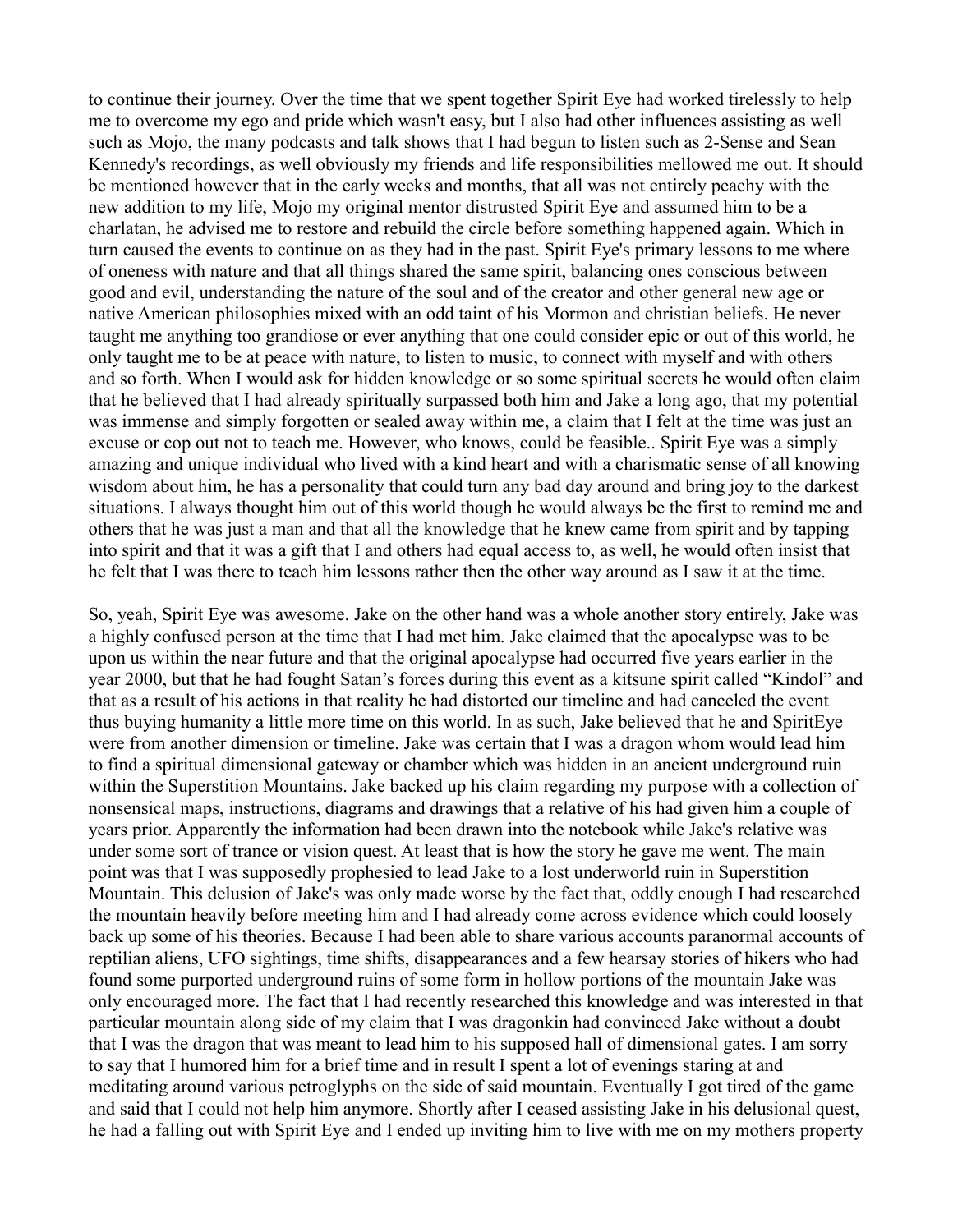for awhile.

While all this was occurring off the internet, online I had been going through some transitions and changes as well. I had found some recordings in the "For Dragons" section of the website [http://draconic.com,](http://draconic.com/) and these recordings were the recordings of a new age philosopher called Dr. Wayne Dire. After listening to the "Power of Intention Seminar" that Kanis had left available on his site, I found that his views helped to put a lot of things from my life into perspective and in turn backed up or reminded me of a variety of the philosophies and spiritual teachings that I had been taught throughout my life. Hearing those recordings from Wayne Dire alongside of my recent humbling by the perceived poltergeists from my circle and the teachings that I had obtained from the collective influence of Mojo Lahojo, Spirit Eye and Jake, I found that all of those influences combined all lead me to a life changing transition. I had suddenly found that I had finally lost or overcame the majority of my arrogance, pride and egotistical nature as a result of those combined events. However, without my false pride, I became somewhat of an even greater recluse online after considering the multiple embarrassing aspects of my "I am a god phase" and it's related occurrences. I gradually revamped my website Jafira's Lair to be less like Tysha's Lair which I had emulated and made it out to be more unique to my own personality. I then tried to downplay my draconity a bit as I had begun to realize that I had made up or assumed a dangerously large amount of what I had written. I stopped talking to Mojo and others whom I had met online and kind of just disappeared completely from the web for a good long while. I was simply so ashamed of my past pride and ignorance from the years prior that I felt that I could not show my face on the Internet anymore.

Spending less time on the Internet was beneficial however, as it allowed me more time to deal with my personal issues. Remembering the dream girl from my distant childhood I had decided to break up with Princess and search for a dragonkin mate who might recognize me and who I was convinced was still out there. I had wanted my love to be only for her. For the record however, I must point out the hurtful truth that there was never really any feelings for Princess on my end.. I did not really love her, we were never intimate and I was sort of just her boyfriend in name only.. I never took her relationship seriously. Worse so, her mother Angie desperately wanted grand children and often pressured her naive daughter to sleep with me alongside of implying to me that I should sleep with her daughter. Princesses mother would go out of her way at times to orchestrate a variety of situations to try to influence intercourse between me and her daughter and I am sure that most men reading this would say "Dude! Why didn't you go for it?" But seriously, I respected Princess enough not to, I did not have feelings for her and intimacy of that level required emotion and love in my view, so I would not hurt her like that. Thus as stated, I broke up with Princess. The break up had many reason, my search for my dragonkin mate Rikara, Princesses control freak mother and of course my own lack of emotions for her. Thus, we broke up. Princess as you might imagine did not take it very well which was to be expected and breaking her heart was one of the hardest things that I had ever had to do.., but life goes on.. Thankfully Kyrla had aided greatly in supporting both parties during the break up as she spent her time going back and forth between us and doing damage control. Sadly due to the fact that Princesses mother had microphones and cameras recently installed and scattered outside and inside of their house she was able to frame Kyrla in the eyes of our group as having somehow conspired to break us up for her own personal gain. Let me set the record straight, the accusations were not true, I came to Kyrla for help and Princess was her best friend. Still, the facts did not stop Princesses mother from using her surveillance systems to seed discontent and turn our group against ourselves and so thanks to my break up and the bed ridden mothers quest for vengeance, needless drama ensued for months.

Shortly after I broke up with Princess Jake decided to invite himself into their household and move in. He scraped everything of value from an old camper trailer that he had been living in and left it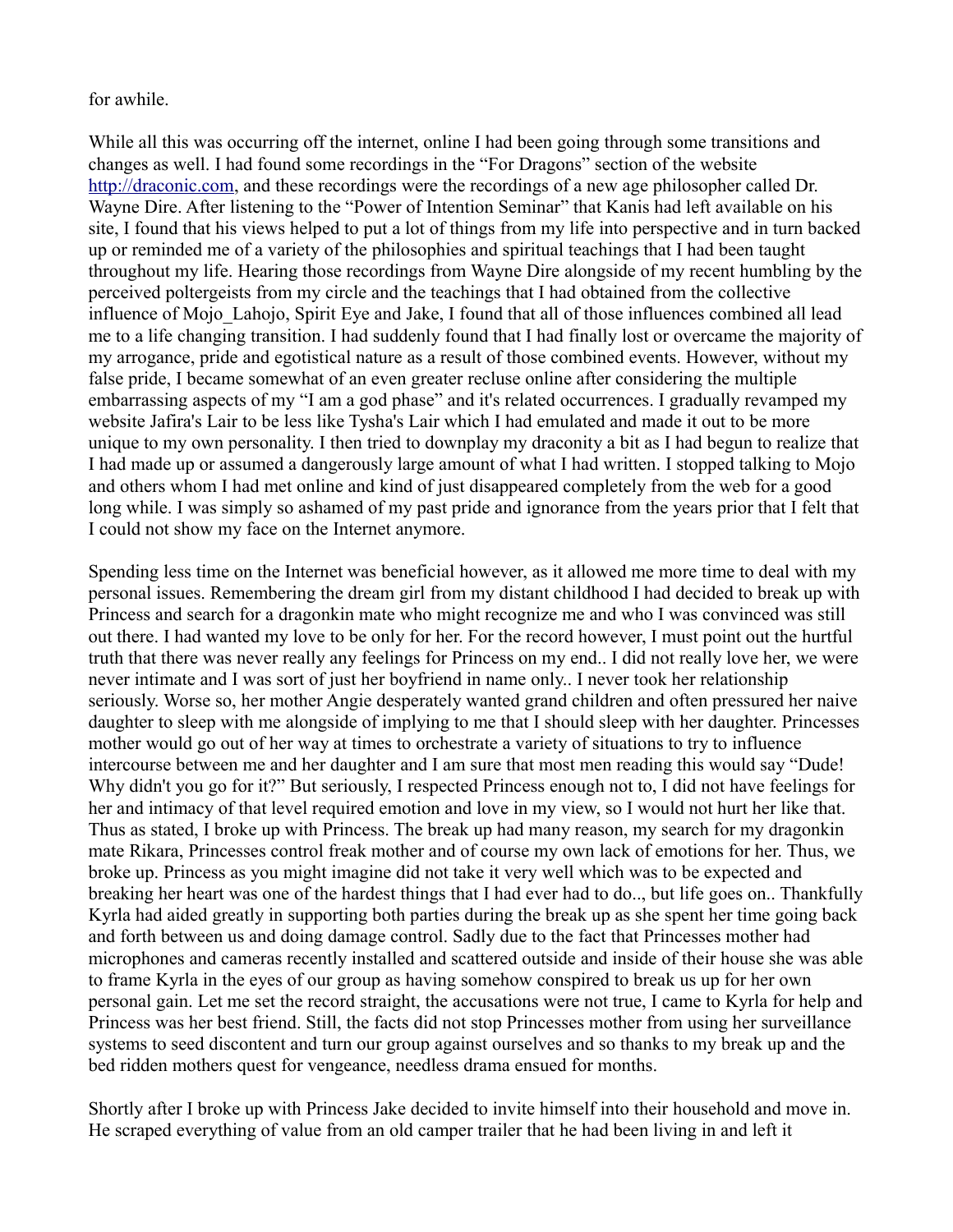abandoned on my mothers property. He then moved in to Princesses house. There he shared his beliefs and ideas with my friends and grew close to them, gradually integrating their live action role play sessions into his questionable spiritual views and quickly asserting himself as a member of our group at Princesses household. At some point around this time I was asked if I would show everyone in my group to my secret oasis in the desert. I agreed to do it and lead Princess, Kyrla, Kisai, Kyo and Jake on an "expedition" to my little forest. All the while during the trip Jake the self proclaimed kitsune god shared his beliefs with Kyrla whom also identified as a kitsune-kin. This interaction concerned me a lot and although the two of them often sought to be alone I was always nearby watching. I didn't need him infecting my friends with his delusions of grandeur. Besides, they already had enough of such delusions from me, two egotistical freaks would simply be a bit too much. Over time I became increasingly perturbed by Jakes delusional mindset and his influence over my friends, as well, you can likely see that I was being a bit jealous. I kept very close tabs on his activities during the time that he lived at Princesses house. During this period, Princesses mother had attempted several times to hook Jake and Princess up in the hopes of finally getting the grandchildren that she so desperately sought. However Jake always refused her requests and like myself had little interest in bedding Princess, this upset her mother greatly, and so, one night it was rumored that Princesses mother Angie had caught Jake being intimate with a cherished fox plushy which he had claimed was spiritually linked to his mate. Whether or not the rumors were true I do not know, Princesses mother was spiteful and highly manipulative with a dozen cameras and microphones everywhere. It could have been true, but still, to be realistic it was likely just a BS excuse to get rid of him. Regardless of what the truth may have been she eventually called me into her room and requested that I get rid of Jake for her, she did this because she knew that if she did it herself it would upset Princess.

I visited SpiritEye whom I had earlier assisted in moving into a nearby apartment complex and had informed him of Jake's recent activities and the accusations against him. He spoke with his wife Becky and the two of them decided that they would attempt to have Jake committed. They proceeded to contact Jake's parents to have them come down and retrieve their son. Jake's parents agreed and would be arriving in a couple days to pick him up. Thus, it was time for me to confront Jake and let him know what had occurred. I returned to Princesses house that evening, waited until sunset and took Jake for "The Walk". I took him on a walk around Princesses housing complex and to a nearby park were I informed him of the grievances against him, what had been decided and that he should prepare to leave. This conversation was of course done in a way that absolved me of any blame and transferred the guilt entirely on to Angie, Princesses mother. This kept the friendship between me and Jake intact as I didn't hate him, he was a very good friend and I loved him, I was simply tired of the drama that he caused, at that time I was attending college and still worked at multiple part time jobs, I just couldn't be babysitting someone who was several years older then me.. Jake's parents eventually came and got him and that was the end of my ordeal with him, sadly I never saw him again thereafter.. and from there on, life got much quieter and a bit less complicated.

For the most part not much happened for a long while after Jake's departure. SpiritEye eventually got a room mate for his apartment, a fellow named Nate but calling himself The KramMan. Quite quickly the two of them begun a small weekly podcast aimed at discussing local Arizona events. I at the time enjoyed talk radio and often listened to podcasts such as 2 Gryphons 2-Sense, Sean Kennedy's Newsreel and various other alternative news outlets most of which dealt aggressively with world events and were liberal towards social issues. In as such I found the Kramman's web show to be fairly primitive and uninteresting in comparison to what I was used to. I would try to give constructive criticism on a few occasions but it was seldom taken. My personal opinion of their shows poor quality is today validated in that both their show and it's former website Kramman.com both no longer actively exist on the web. But as evidence that I am not making this all up, there was one episode of this podcast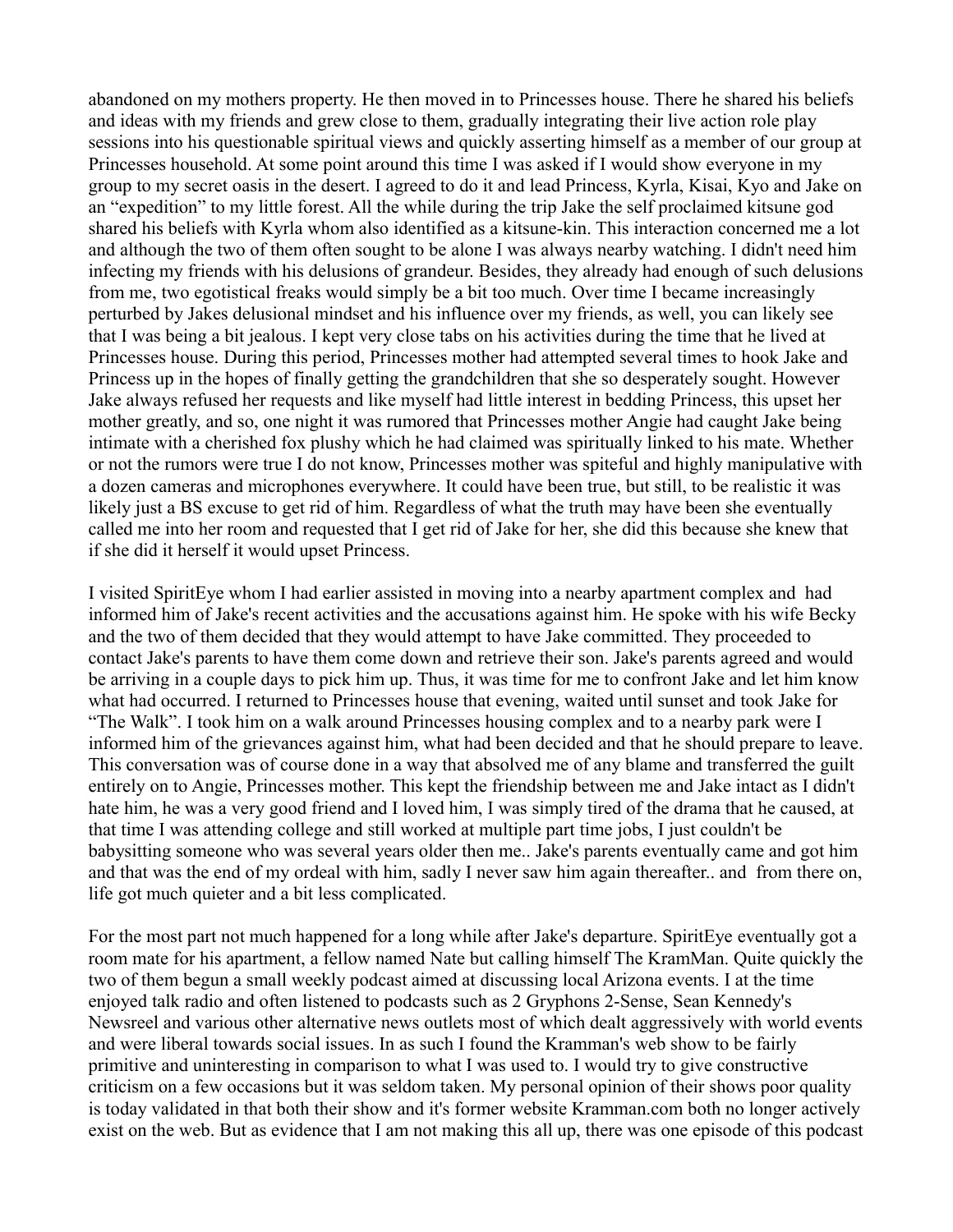that was dedicated partly to me. The title for this episode was "Kramman-A Dragons Tale" and it was released on September  $6<sup>th</sup>$  2005. I have a copy saved and it is available upon request. There were a few other episodes of their show in which I was discussed or mentioned however mostly it was just the two of them briefly referencing me in regards to how fast or destructive that I was on my bicycle. Having watched SpiritEye and the Kramman working on their podcast and under the grounds that I personally listened to several other podcasts daily, I was briefly inspired to attempt to create my own podcast "DragonTalk". My goal for the show was to just have my three dragons act crazy, I would discuss philosophy with Veltra, Jokes and commentary would be shared by Jafira and the paranormal news would be read by Korageth. Thus, one night in a mad sugar-rush I made a half hour prototype recording. However everything went horribly wrong, my recording got corrupted with multiple lags and static and I had nothing to talk about so I just sort of ended up reading crap from my own website and looking at pictures on my hard drive while attempting to describe them to the listeners in a pitiful fashion. My dragon voices sucked and it was in every way imaginable, just awful... My prototype podcast Dragon Talk was hilarious only in that it was such a terrible failure. I vowed that it would never see the light of day and gave up immediately for the good of all mankind. The moral was that making a talk show was a lot more work then one may think at first glance, I guess one can not simply grab a microphone and make it work.

Life carried on mundanely from there. I quit my part time jobs in favor of a full time job working in a warehouse for my local school district and when not working I focused on my college education. Around or between the years of 2006 and 2007 Spirit Eye had become increasingly upset with being trapped in my town as admittedly Apache Junction Arizona is sort of a money pit and a slum compared to the neighboring communities like Mesa, Scottsdale and Phoenix. So, in order to allow Spirit Eye to avoid rent and instead pool his finances together I had allowed Spirit Eye and his family to move into a motor-home on my mothers property. It was originally a bus that had been converted and was purchased for me as an investment by my mother a few years prior. Once Spirit Eye had successfully moved onto my mothers property he begin to scrap what little relevant materials remained from Jake's old camper and got him and his family happily acclimated the best that he could into the cramped confines of my bus. Over the time period that he was with me I gave Spirit Eye a fraction of every paycheck that I earned and over the course of a few months I had given him roughly five hundred dollars. Armed with the money that I had given him and that which he had saved and earned on his own, he prepared a van that he had bought for his family for a long journey. Around the April of 2007 Spirit Eye gave me all of his material possessions, we shared a final lesson and a prophecy was given, and then with a tearful farewell, he traveled across the country to Florida to investigate integrating into a reservation.

I heard from Spirit Eye some months later that things did not work out very well in his new home, as crime was apparently high in his area. He lived in Florida for several months and then after giving me a wild tale about his van having been destroyed by a Molotov cocktail during a family outing, he claimed that he had apparently saved up another small fortune and moved once again. This time he moved to Brigham City Utah which was his original destination from the beginning. Once he had moved to Utah he contacted me and I was told that he had been reunited with Jake. According to SpiritEye, Jake was placed under his care after having apparently been captured and interrogated by Canadian border polices outside the province of Alberta. Apparently Jake, fearing an impending apocalypse had armed his truck with several weapons and had attempted unsuccessfully to flee America and sneak into Canada. After telling me of these stories Spirit Eye had warned me that his phone number would soon be changing and he promised me that he would contact me with his new number when that time came. However, he never did.. At some point several months after having lost contact with him I had received a picture message of what I believe to have been his children, but the image was sent from an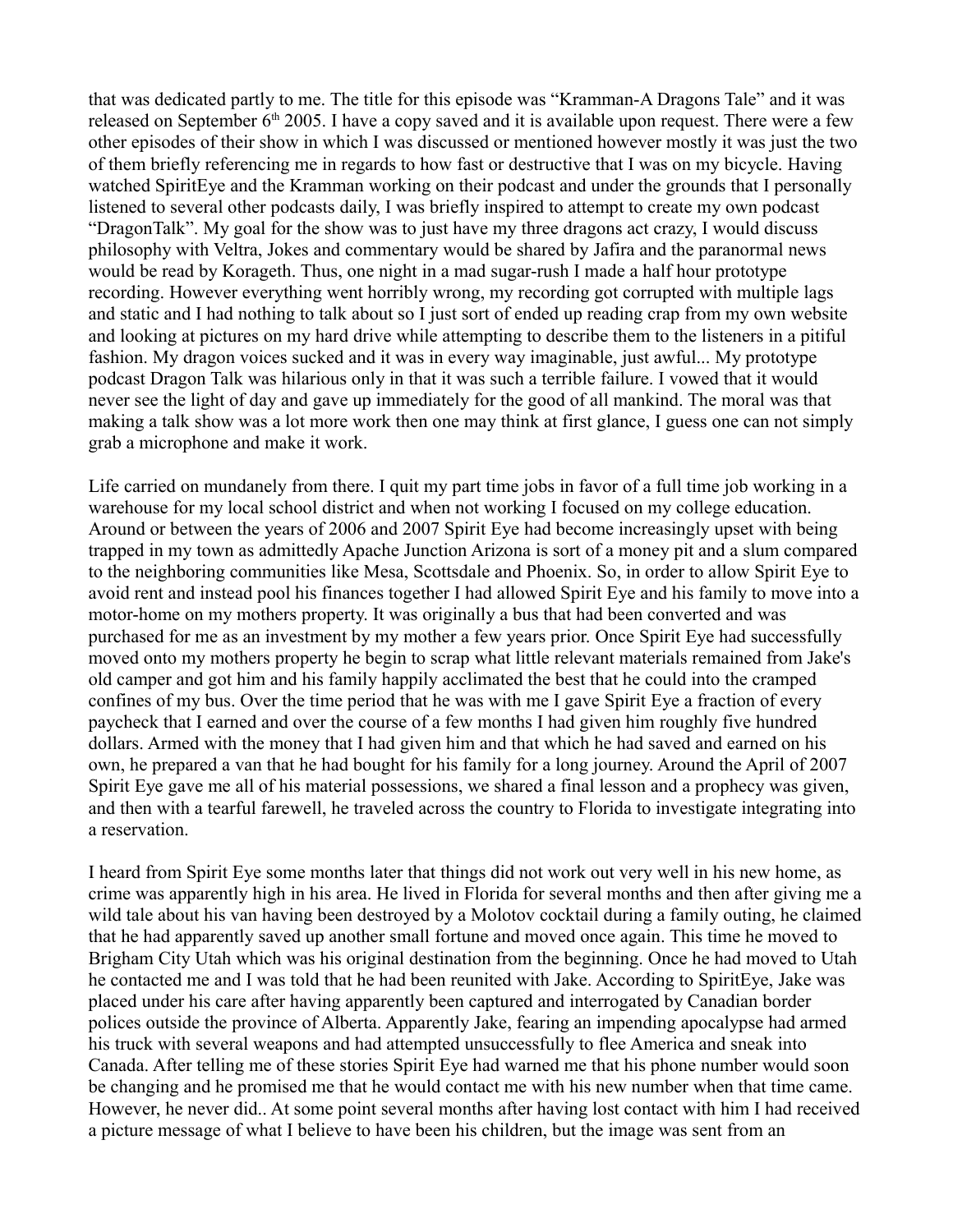anonymous number, "unknown name, unknown number".. Other then that possible image of his daughters I never heard from Spirit Eye again.. My Emails to both Spirit Eye and Jake went unanswered, their old phone numbers were disconnected and changed. I have been unable to track them down ever since. Every once in a while I will search online unsuccessfully for any images or signs of activity from them but with no success. With the exception of the videos, pictures, audio and possessions that I had obtained from him and his family over the two or so years that I had known him, there is really no proof that he had ever even existed, it was as if they just vanished without a trace.

As an aside. I kept an extensive journal of everything that I did involving my desert Spirit Circle and there were quite a few adventures concerning SpiritEye, Mojo and my various friends that can be found within it, just remember that a majority of the journal was written from a much different time in my life and that I am not the same person today as who wrote it: [http://www.jafiradragon.com/Spirit\\_Circle.pdf](http://www.jafiradragon.com/Spirit_Circle.pdf)

After Spirit Eye had moved away not much new happened, just silly and stupid drama's. I continued college and during my ten hour shifts at work I listened to every podcast or audio rant that I could find, I got heavily involved in left leaning politics but purposely listened to right wing conservatives in an attempt to balance my opinions. Eventually I got fed up with politics and listened to a lot of spiritual and philosophical (new age) shows until I also got tired of them and moved on to paranormal and conspiracy crap before finally ending with podcasts on history and listening to audio books and fantasy stories. I always listened to somebody talking while at work. It was always an insecurity of mine that I was stupid and behind my peers in intellect so I made my every waking moment into a constant quest for knowledge. Though, admittedly most of what I listened to throughout most of my day was biased propaganda for one cause or another. At some point one night around this period I got angry at christian intolerance concerning treatment of the gays and Muslims and had begun a project of creating my own religion framed loosely off Christianity, I started the first segment called "Ten scrolls to live by", however due to the sudden destruction of a PDA which contained all of the long term plans and contents for my new religion I felt that it wasn't meant to be and discontinued the project.

At some point in my history of craziness my friends Princess, Kyrla and Kyo had met a fellow by the name of Sean whom had volunteered to teach them all energy work and metaphysics. I had introduced myself as a dragonkin and introduced my trio of dragons. Sean had claimed that my dragons were just demons and that I was of the dark side. I grudgingly ignored him and went about my own business and later that night when he begun to leave for his home I followed him outside carrying my homemade crystal tipped staff. He insulted my dragons and spirituality some more and I, in my prideful arrogance was pleased to have finally had a rival. I was motivated by rivals as I got a sort of high off it, because of this I often tended to create one sided rivalries in my mind, this however was a real one. So, I confronted him, I pointed at him with one hand and begun to spin my staff in my other hand while chanting some made up words. He begun to chase towards me and was probably intending to strike me, but he was grossly overweight and begun to have an obvious asthma attack. Sean somehow crawled back to my friends house and literally cried to my girl friends claiming that I had done a powerful and potentially fatal energy attack against him! (Hah! What a loser!) Kyrla and Princess got extremely upset and scolded me for attacking him and so I came out of my guest room and offered to heal him, however he refused to have anything to do with me. Everyone got further offended and I ended up locking myself in a room and ignoring the ruckus. Probably about a week later, this Sean fellow (who weighed a couple hundred pounds and could barely walk mind you) made a return visit and had asked Princess if she would marry him, she said "no", he then walked over to Kyrla and asked her if she would marry him, she said "no" he then entered the other room and asked Kyo the exact same question, she also said "no". The girls eventually got uncomfortable and came to me to demand that I get rid of the freak. So, I took Sean for "The Walk". I escorted him to his home and demanded that he never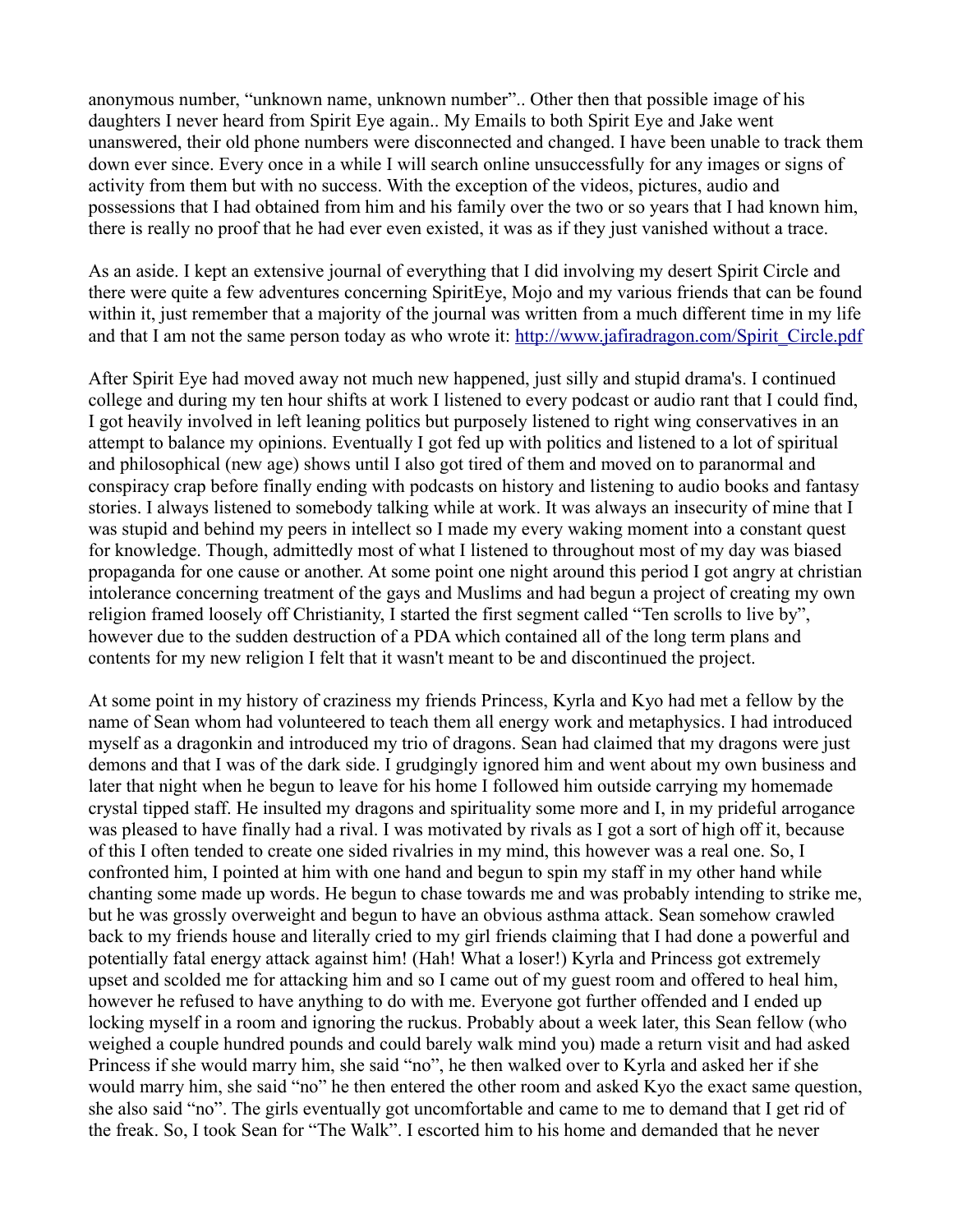return to Princesses household again. The next day Princesses car tires had been slashed, but otherwise, Sean was never seen or heard from again.

Shortly after that occurrence Princess met a boyfriend online by the name of Thomas and within two weeks Thomas had moved from Salt Lake Utah to live with Princess. During the first week of his arrival, Kyrla -a moderate christian- had gotten into an intense religious dispute with Thomas who was an astute atheist. This religious argument resulted in Princesses mother Angie exiling Kyrla from Princesses household. I called BS on the action under the grounds that Angie had been out to eliminate Kyrla's presence ever since I had broken up with her daughter. I ended up packing up my belongings and moving out alongside of Kyrla, exiling myself in retribution for Angie's power-play. That night I allowed Kyrla to sleep in a guest house that my father owned on his property and I escorted her to her parents home the following day. This personal sacrifice on my part seemed to had sparked a turn of events in which Kyrla begun to heavily court me into a relationship. In the beginning I strongly resisted her requests to date under the grounds that I was still waiting and desperately searching for my childhood dream girl, a blond haired dragonkin with a black dragon spirit. (Rikara) whom had existed as Korageth's prior mate. Kyrla however was persistent that I give dating her a chance.. In an effort to try to get out of dating her I gave her a devotional test, I created for her a list of one hundred goals that she would have to meet in order to be "worthy" of dating me. Kyrla achieved ninety seven of the hundred goals in under a weeks time. Now that's some love! She also designed a dragon character so as to try to relate to me better and she begun drawing herself as a dragon alongside of my own dragons knowing that I loved her art style and that I was obsessed with art in general. Kyrla also drew other pictures that I requested such as me as a snake and silly things like that. Her weekly drawings got me through good times and bad and they meant the world to me. I loved her art, I loved her personality, and I loved her for who she was, her only flaw that I could honestly hold against her was simply that she was a kitsune-kin rather then a dragonkin. Seeing as how other then her kintype issue, that she was otherwise perfect for me and that we had everything else in common I eventually caved and dated her. Thus giving up on the hope of ever finding Rikara or a real dragon soul mate, a devastating decision at the time as I had been holding out hope and searching for most of my life up until that point. I had originally decided to try dating Kyrla only on a trial basis, just for a little while to see where it goes so to speak. As of this writing we have been together for several years, so I guess it was a good decision. Admittedly, considering my attraction and longing for dragons and reptile art/characters and her own personal attraction for canine and mammalian art/characters there are creative tension from time to time, but we really do love each other..

In the summer of 2007 I had been laid off from my job at the school warehouse were I had worked and I had become unemployed. Kyrla got a job at Kroger foods on the exact day that I was laid off, go figure that coincidence. Kyrla eventually moved into my mothers house with me and we survived mostly on her paychecks and on my savings. I was given my first car that year as a birthday present. Prior to receiving said car I had resisted owning a vehicle preferring to ride a bike, but being unemployed I needed to increase my traveling distance. This first car was a Black 1989 Honda Civic which was purchased with money earned by selling a motorcycle that my father had originally attempted to give me and of which I refused. I celebrated my first car by getting it decked out with various dragon decorations and then called the vehicle "The Black Dragon" It got me where I needed to go. Still, shortly after I lost my job things in my life begun to quickly collapse. Upset by our exile and her mothers psychological control and surveillance grid, Princess had eloped and married her boy friend Thomas. The two of them ran away and moved back to Salt Lake City, this meant the loss of my groups primary headquarters and as a result of Princess moving away it knocked me and Kyrla out of contact with our friends Kisai and Kyo for several months. Kyo eventually met a boyfriend called Twitch whom knocked her up and that caused no end of drama. Meanwhile, Kyrla eventually lost her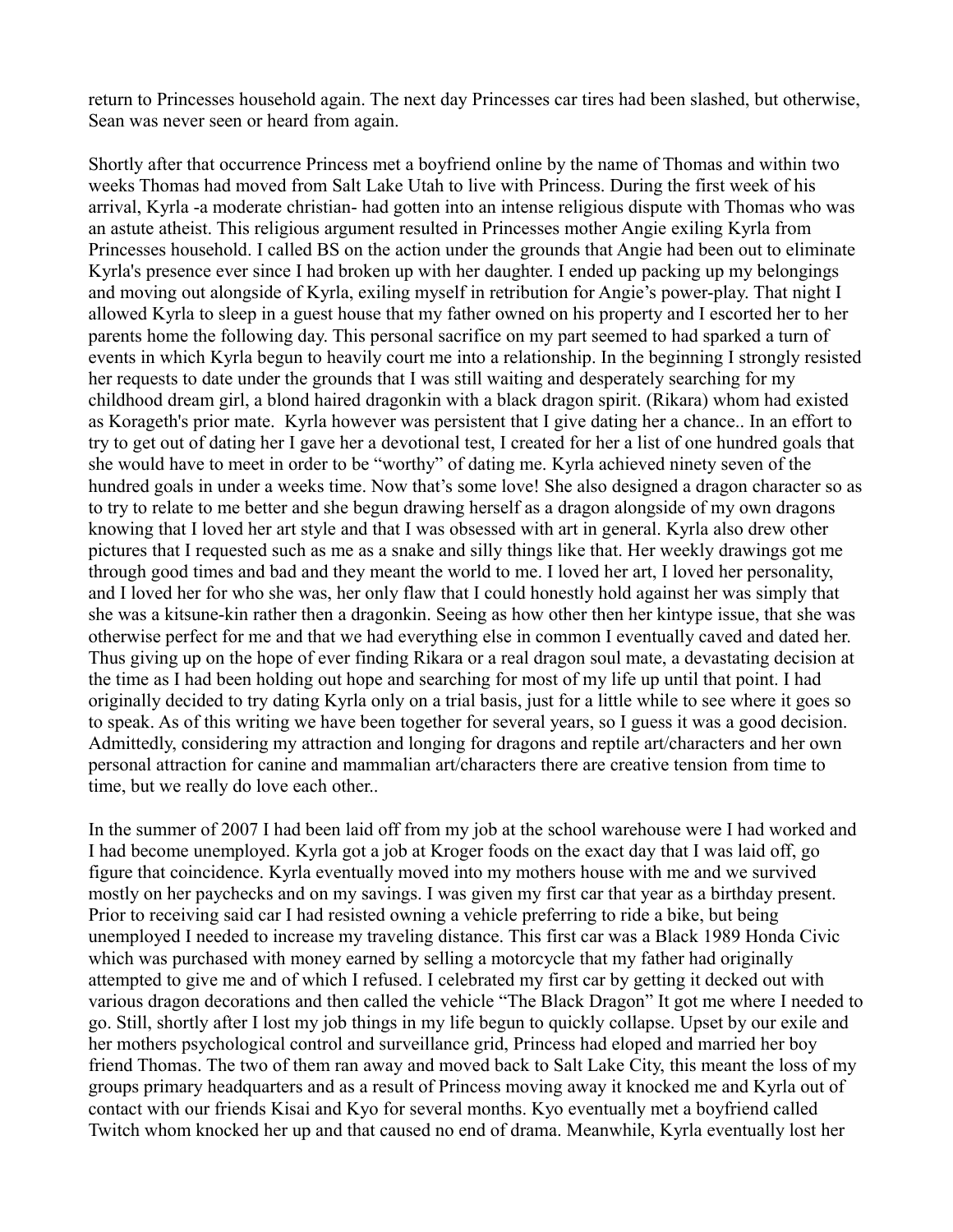job due to a short term illness.. With Kyrla and I both unemployed we survived on my savings and spent most of our free time on educational pursuits, job hunting and working on various personal projects. I being suddenly in possession of plenty of free time, decided to once again revamp my website Jafira's Lair. In the course of redesigning the site I had discovered that I could replace the sites forum with a content manager system and in doing so, create a dragon community site as a sub domain.

Thus, I activated Dragons Valley for the first time and with a victorious pride I returned to the various dragon kin communities around the web and re-introduced myself as a more stable and mature Jafira Dragon. Sadly and unbeknownst to me the first incarnation of Dragons Valley was running on a terribly out of date programming. Within a week of opening the site begun to suffer daily hacks and crashes, many of which consumed hours of my free time. I worked tirelessly day and night to maintain the site with little success. The first incarnation of Dragons Valley survived only for a single month before going down in flames. Ironically enough, I was pulled aside at my college and informed that I had failed an essential college accounting class which would leave me three credits short of obtaining the certification that I was seeking on the exact day that my website crashed permanently. The dual failures were crushing. Kyrla not knowing or unaware of my emotional anguish at the time had played the video game FFX-2 and ignored me while I broke down in defeat. This painful event, combined with our mutual unemployment, assorted disagreements concerning my mother and mild spiritual differences eventually resulted in several months of unnecessary fighting between myself and her.. That we stayed together at all after that first argumentative year is a miracle to me. During and throughout this extended period of fighting I still made constant and increasingly unreasonable demands for Kyrla to draw me dragons and preferred characters, requesting a constant flow of daily or weekly artwork while I continually disregarded and downplayed her other talents. As a result of my actions back then I r killed the joy of drawing for her and lost her trust. I have been punished since then in that to this very day (with the exception of maybe once every few years..) Kyrla will no longer draw for me the artwork and dragons which had helped me to fall so deeply in love with her in the beginning. It breaks my heart but life goes on. Still, there were many good times back then as well. It was really only the summer that tore us apart, the first few months of living together and adjusting were the hardest, but we refused to give up and the fighting between us eventually ended and things got better. With one exception that is.., from time to time I would blow up and have periods of angrily and pitifully begging for her art which I admittedly just could not drop.. As low quality as it may be to some, Kyrla's dragon art is like a drug to me, I loved how she drew her characters smiles and I couldn't get through the day without one of her doodles to spend it with, so when she lost the will to draw because of me I didn't take it easy and was very cruel.. In any case as time and the summer passed, we learned to live with each other and things stabilized. we went to Las Vegas towards the end of July of that year and had some epic adventures. Shortly after the vacation in Vegas and with a new school year approaching I was eventually rehired back to the school district's warehouse and after a couple months of paying off my accumulated debts, life got pretty good again.

Sometime near the end of 2007 and the beginning of 2008, I had begun to strongly question my draconity, particularly the aspects of my spirituality concerning my interactions and history in regards to my trio of dragons whom at around that time period had begin fading in and out of existence for some months. The overall confusion about the presence of my dragon trio was aggravating and confusing for years but I had found a balance between spiritual and psychological explanations. However, at this point in time my spiritual or psychological dilemma was worsened by continued inconsistencies in their stories, history, explanations and interactions within me. At a certain point I woke up one day and my dragon Jafira was suddenly the opposite sex, she didn't know why, Veltra couldn't explain it, Kora didn't care and I just got upset further by yet another unexplained quirk going on inside my head. Finally one night I became determined to get to the bottom of my three imaginary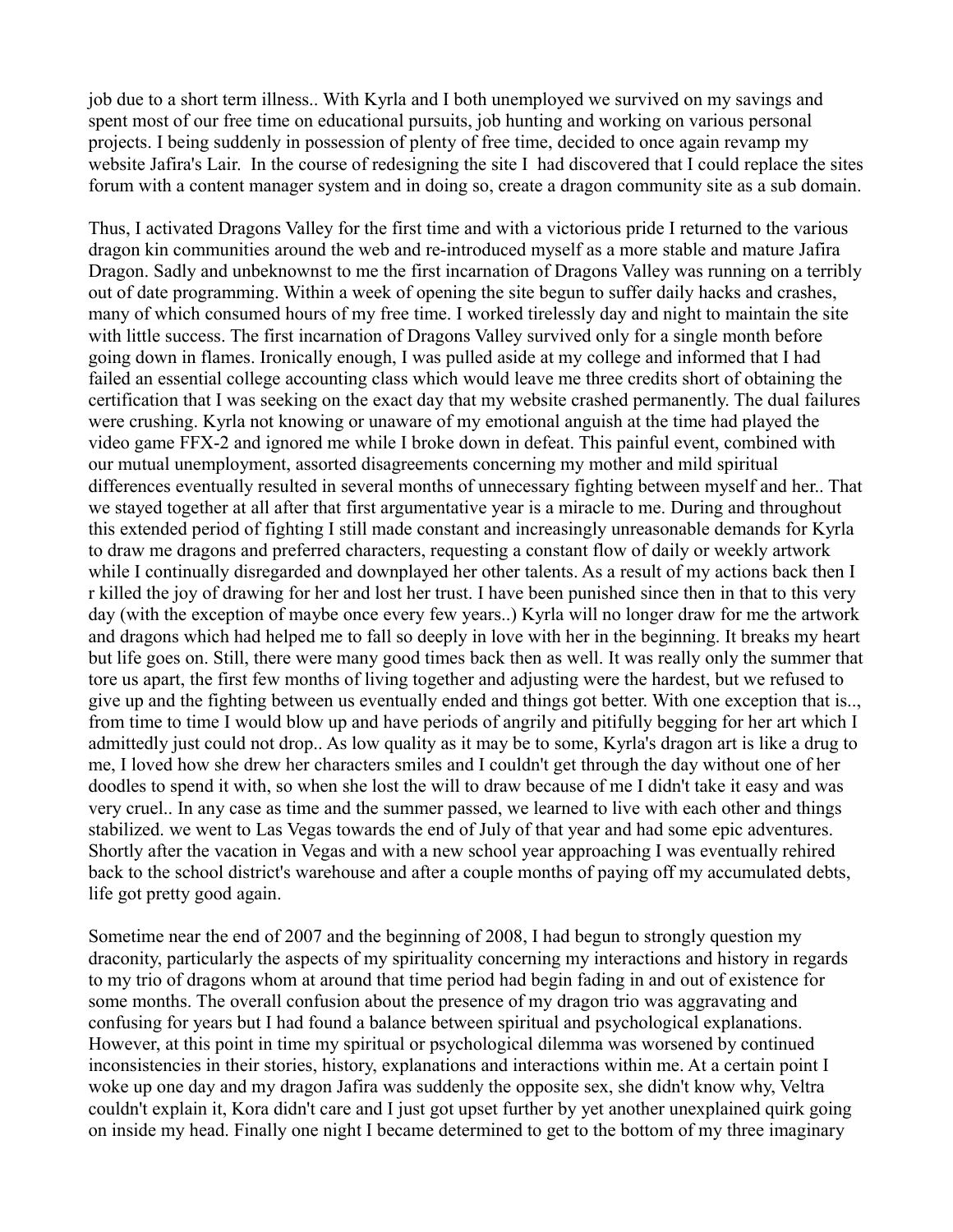dragons. I decided to meditate, to try to speak to my spirit and perhaps to find some answers within. So I cleared my mind and ended up going into this odd trance. On that night while in that trance, it was my hope to access solely the mind of my dragon Veltra and use his perceived wisdom to answer my spiritual questions. Instead however I ended up doing something else... I'm not sure what happened but I fell into this crazy all knowing enlightened mindset. While in this trance I was perceiving myself as a formless spirit outside of the physical plane and immune to the perceptions and biases of humanity. While in this trance I accessed a word processing program and typed up a seven page letter to myself and upon completion I sent copies of it to my two closest friends. I did this because while in that state of mind I knew that under my normal consciousness I would seek to cover up or deny the document that had been written. In a sense, the spirit or whatever knew that I would deny or ignore what was written so it preempted me and sent evidence to ensure that I would be unable to ignore what had occurred..

The next morning I read what I had written. The letter I wrote while in that crazy all knowing trance state started off in a good fashion in that it answered my personal spiritual questions. It more or less stated the obvious - that my dragons Jafira. Veltra, and Korageth were simply manifestations of my own personality, that my mind was fragmented, that I was psychologically incomplete and that I had to absorb the trio back into my consciousness and become a whole person again. The trance state wrote that spiritually I had indeed incarnated as a black dragon, but that all of my fictional stories and memories were false, that Kora was just a semi domesticated animal which died in its prime and that the spirit had difficulty accepting its death which is why I felt so strongly for that life and identity. The trance state strongly criticized my personal lifestyle and pretty much told me to grow up. The letter touched upon a variety of personal topics and gave me a to do list and more or less demanded a higher level of spiritual and psychological maturity from me. The letter demanded spiritual honesty in all things regardless of controversy and that all things regarding my spirituality be declared using the word perception for nothing could be confirmed as fact. All of this that had been written I could accept and agree with. However, the trance state then wrote a page worth of evidence claiming that I had once incarnated as another dragon separate from my primary spirituality. The trance letter stated that before existing as the black dragon Korageth that I had lived a long and full life as a female dragon before him. It claimed that I was blessed to have lived and experienced separate lives as both a male dragon and a female dragon. It claimed that both lives had equal evidence for their existence in my spirituality and that I had always simply ignored the female aspect. It then lectured me sternly about the importance of accepting all aspects of my spiritual self and identity and continued on to give me some new age mumble-jumbo philosophies and ended its enlightened ramblings by signing itself (or myself) with the final words of "I am all things" and " $\sim \pi$ "

Upon reading the document, I agreed with everything except for the female dragon incarnation claim, mostly in that I was alarmed by the possible social implications such a claim could cause for me within the otherkin community. As well, it was my belief at the time that I was already well established in my spiritual understanding of self and so I had wished not to muddy the waters with such a controversial addition to my personal belief structure. To an extent there was also the sexual factor. For years I had been accused of being gay or queer and so forth due to the sound of my voice and my vocal support for LGBT causes, I didn't need to have people attacking me as a trans-gendered perv or something of that matter due to an otherkin life fluke. Also on that subject, I am of course a male and therefore a pervert by default, so lets be honest I'd personally be very intrigued or excited by a sexual role reversal if it were fictional or artistic. With that said, as I wouldn't be adverse to test driving the opposite sex what if this supposed alternate incarnation was just a sexual kink subconsciously weaseling it's way into my spirituality? How can I trust it when it could just be subconscious perversions or something? More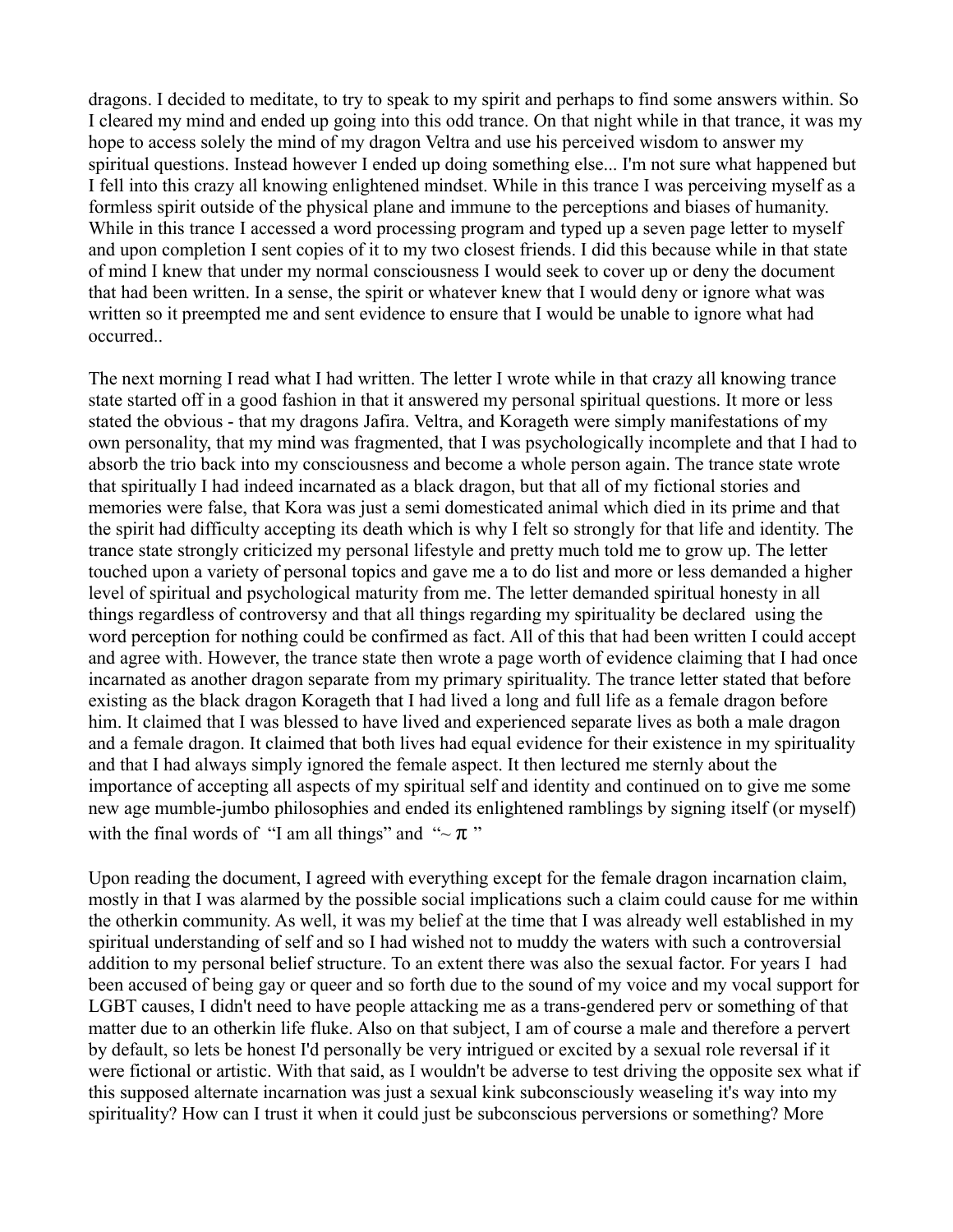importantly I felt that if I suddenly came out saying "oh, but by the way, despite saying that I was a black male dragon in my past life I was also once a separate female dragon in another more distant past life." I feared that such a claim would somehow further invalidate my spirituality or expose me as fluff in the eyes of the otherkin community. (More so then the damage which I had already done over the past years leading up to that point.). I feared that others online would simply assume that I was just a sexually confused pervert furry further screwing up the social perception of the otherkin community.

I didn't want to embarrass myself or others with a sudden claim that I had incarnated as multiple dragons in multiple genders. Everything else that I had written while in that trance was right on the money with the sole exception of that female incarnation claim. Needless to say I was greatly frustrated by all that was happening and what I had somehow gotten myself into. I tried often to resist and debunk the claims from that letter. Still, I was mature enough to at least entertain the idea to some extent. I decided to call the possible female incarnation "Rashau" I chose the name from the list of Tycosian words I had written years earlier. Rashau translated into "peaceful life" and I felt that if she were indeed real, then it was appropriate for her. Through the advice of my mate Kyrla and my mentor Mojo I did a few things as therapy to better accept the spiritual possibility of Rashau. I was advised to compile the evidence for Rashau from past experiences in my early awakenings and to place what I could find into a document and see if things added up. As well I was encouraged to write a story of how I perceived Rashau's life may have been lived. Kyrla during this period drew a series of pictures in which she created multiple female versions of my dragons. Kyrla did this partly in the hopes of getting me to be more accepting of the idea, but mostly out of playful spite in that she felt that my stress and resistance to the idea of a Rashau incarnation was sexist and that I was far too biased towards Korageth. While doing these drawings Kyrla had drawn an entire life sequence of my dragon Korageth as a female, having a mate, being pregnant, having a family and so on. Publicly I tried to simply downplay most of those pictures or ignored them when and if they showed up online, which Kyrla declared censorship.

Despite all of the above mentioned drama concerning that letter and the possibly of a secondary incarnation, most of the Rashau stuff happened under the radar publicly as it was just one segment of a much more extensive identity crisis that I was undergoing at the time. I was still coming to terms with the idea that my dragon trio had been false, that a majority of my public dragon spirituality was fluff, and that a lot of my spirituality, mentality and personality up until that point had been absolutely insane. I was going through a complete personal transformation as far as my world view and view of self. My friends were gone, my college education had ended in failure, my employment had stagnated, politically I was confused, emotionally I was a wreck and psychologically and spiritually I was in the process of starting over from a spiritual reset. A was in the process of a complete reset with new self exploration and understandings. For better or for worse, I censored the majority of Kyrla's transgendered representations of me and kept what I could from ever going publicly online. Some of it still leaked on to her DeviantArt account and I did my best to simply downplay and ignore them. Overall I did my best to ignore everything concerning the possibility of Rashau being a factor in my spirituality and focused mostly on tearing down and rebuilding my website Jafira's Lair. Throughout the course of 2008 and into the year of 2009 I took what I had learned and decided to take down Jafira's Lair for a couple weeks, I looked at every page of the site and re-wrote each one as accurately as possible and then put it back online. The site had been rebuilt in a spiritually honest format, no longer did I claim that my stories, Tycosian language or dragons were fact, but rather I labeled them all as fiction. No longer did I claim my draconity as absolute truth, but rather, I labeled my spiritual beliefs as "perceptions" as in all honesty, I could only perceive that I existed as Korageth or possibly as Rashau, however I could not "Know." My life had been filled with delusions up until that point and one simple trance letter could not change my knowledge of self so easily. For all I knew I may still have been in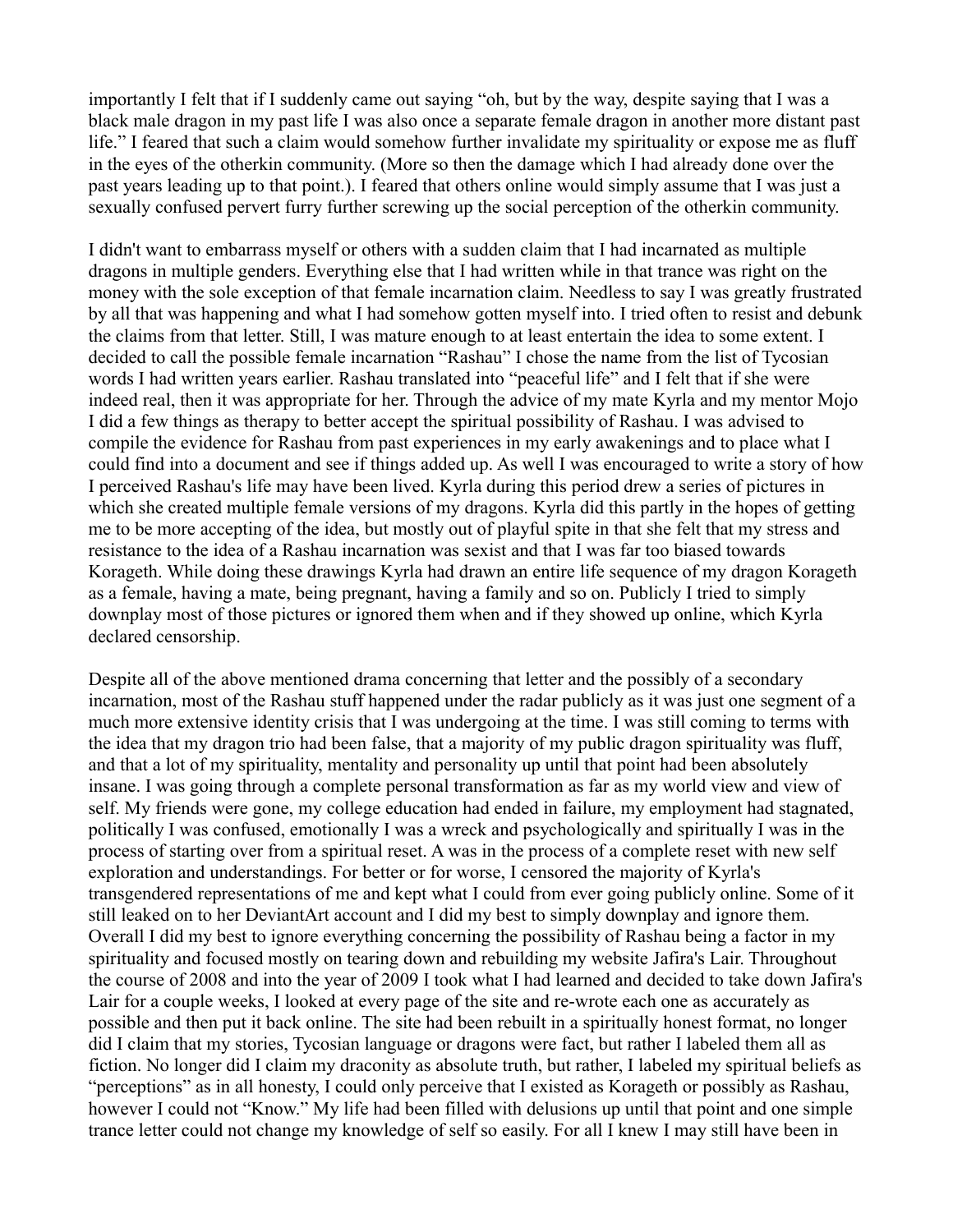delusion and so I knew that it was important for me to be honest to both the public and to myself. Despite what I believed I may have been in a prior existence my spirituality was simply my own personal perception. I was human now and that was the only truth that I had for certain, all else was perception as it was impossible to know the nature of spirit and the human mind is a powerful thing. The year of 2008 was quite possibly the most important year of my life as it was the most life changing in regards to my personal identity both spiritually and psychologically. 2008 was the year that I finally compiled my life experiences, understanding of self, and personal expectations into a more mature and rational consciousness, it is when I begun to really grow up and truly get my act together. The events of that year are what set me on the course for who I am today.

The majority of 2008 was spent redesigning my homepage Jafira's Lair. When Jafira's Lair was done, I got over my depression about the 2007 loss of Dragons Valley and threw some money at some connections who could help, which allowed me to get the site back online better then ever. The new DV had a few hiccups but survived and soon became fully functional. However due to the loss of my once prideful ego I was now far too shy to properly lead Dragons Valley and it stagnated as just another dead forum in an endless sea of links. I begun to slowly reintroduce myself into the otherkin communities but because I was so shy and embarrassed about my past I had great difficulty integrating and eventually gave up and returned to just lurking. Offline my life was more or less mundane, I went to work came home went to bed and repeated. The warehouse that I worked at lost funding and eventually got dissolved, after which I was promptly offered a transfer to a janitorial maintenance position. I wasn't thrilled at being a janitor, but it paid good and I had few other options at the time, the job had good benefits so I went with it. My first car the black dragon was beginning to fall apart and I was eventually forced to sell it to pay for my bills. However at some point prior I had saved up and purchased a 96 Ford Taurus, it served me well for some time until the fall of 08 when I got caught up in a wreck caused by a confused old women driving an SUV. As a result of the wreck my car was a total loss and I got a nice insurance check out of the mess. With the money that I had received from my settlement I purchased a nice 96 Mazda Protege and had enough left over to purchase a 60GB PlayStation3 bundled with ten games. Obviously it can be assumed that I enjoyed a lot of joy riding and video games over the months to follow, so perhaps sometimes confused old ladies in SUV's can be a blessing in disguise (though I wouldn't recommend the drama).

As for my trio of dragons, whatever happened to them? Spiritually and mentally I absorbed my trio of dragons into my mind or alternatively I merged them with Korageth's personality in order to regain the dragon self, or side that I had as a child growing up. Either way, I had lost them and the ability to speak with, or share time with them. For those curious about the Rashau issue, it wouldn't go away and over the course of the year Kyrla and Mojo continued to pressure and encourage me to continue exploring my draconity. As a result of the Rashau fiasco I still had several little identity crisis regarding whether or not I should identify myself online primarily as her or as Korageth and whether or not she was really a spiritual aspect of myself or was just an embarrassing sexual quirk, eventually I decided that "though dost protest too much" and to just accept that no matter what, she was either a psychological or spiritual part of me. Although I remained agnostic about her origins I had stopped denying or avoiding the idea that she had become a part of me and my internal identity. I eventually made Rashau my online fursona, or a cherished character of sorts while leaving Korageth as my spiritual identity, in this way I had hoped to balance the two possible sides of myself or spirit. Otherwise spiritually I had been going through a minor new age kick and had discovered a segment of new age practitioners calling themselves the "Ashtar Command". I did not want to be associated with that particular group so I ceased calling myself new age and begun calling myself a pagan, that however got me a good deal of criticism from real pagans and I eventually just determined that I was a spiritual person with no mainstream beliefs. As for the cursed old circle of mine in the desert? A few months after SpiritEye left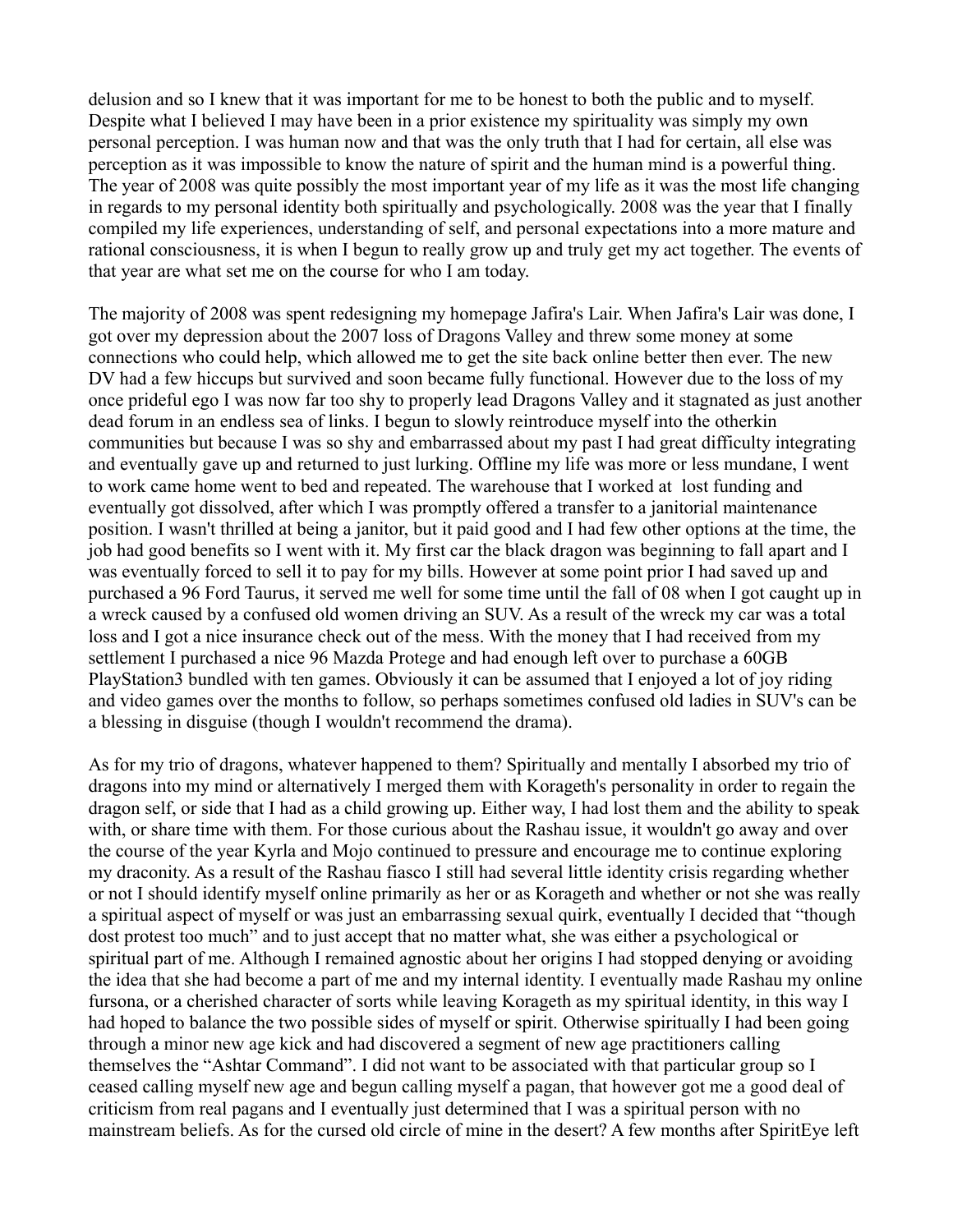my life and a little before I had written the life changing trance letter which reset my spirituality, I had gone out to where the circle was one evening and was compelled to build a stick design around the stones. This design was a square with a diamond inside of it, with my circle of stones being in the center of the square encased diamond. After I did this, the locations phenomena seemed to have come to an abrupt and permanent end. Shortly thereafter I re-purposed my spirit circle into a personal picnic area and it has been peaceful ever since. Not wanting to forget what happened over the years, I compiled all of my journals regarding the spirit circle into a .pdf document and posted it online as a warning to others who would seek to P-shift or meddle with the unknown.

The majority of the year of 09 was pretty much the same mendacity as 08, not much of extreme interest really occurred, just more of the same personal growth that had been happening over the course of the year(s) prior. Really it seemed that 2009 came and went in the blink of an eye, literally, there wasn't really much to report on that year and everything was just a blur. But to force a short list of highlights, at one point Kisai had dressed as Kenshin from the anime SamuraiX and brought a reverse blade katana sword to a Halloween party located on the campus of our former school in which I worked, he got arrested for that and I had to help him go through the court process and acted as a witness for him, luckily he got off on a plea deal and was simply given a slap on the wrist for his blatant ignorance of the obvious fact that public schools have a zero tolerance towards katana blades on school grounds, really though, my friends are awesome. On the internet, after failing to ignite attention towards my form Dragons Valley I had instead placed myself into a position in which I had begun giving advice to newly awakened otherkin, this was good for building my own confidence but also resulted In its own unique dramas from time to time. As far as my spiritual pursuits, I meddled in Wicca for a brief period and supposedly I got possessed for a few days as a result of joining in a ritual without any experience on warding, grounding or their general protocols. Not much else to mention. At some point over the summer Kyrla had experimented with smoking, I supervised and made sure that she didn't get caught up in it, some lessons were learned from such obviously. Later Mojo visited for the Christmas of that year which had by that point become somewhat of a tradition. During Mojo's visit I, he, and Kyrla went on a small road trip to the Grand Canyon. I got to play in the snow and nearly freeze to death as a result and the trip was overall awesome and exciting aside from the fact that I, being a desert rat had little immunity to this thing called "snow", and in result whined a good deal about it's effects on my hands and feet. Unfortunately the road trip to the Grand Canyon had damaged my car and it's engine "threw a rod" shortly afterwards. There was not much else of real interest really to report from that year. Mostly my days just consisted of day to day life and mendacity. There were a lot of self explorations, some more denial/acceptance of Rashau, a good deal of paranormal research and some random video games, but overall nothing noteworthy.

In 2010 I had gotten into the habit of giving advice and helping newly awakened otherkin over the internet and towards the spring of that year I had begun speaking with a fellow dragonkin from [http://draconity.org](http://draconity.org/) called Rossenod. Rossenod had spent a portion of his childhood in Arizona and over the course of the summer I gave him assorted spiritual advice and told him to follow his heart. His heart said that the Superstition Mountains and Arizona were calling to him and that he was convinced that Superstition Mountain would play a primary role in his awakening. Thus in the July of 2010 he had moved to my area. I picked him up at a bus stop in Mesa and allowed him to stay at my household for a week. Unfortunately my mother whom I still care for and support was upset at me always inviting "strangers and vagrants" to stay at our household and as deed holder she kicked him out and requested that he not return. I immediately assisted him in getting set up in an apartment nearby and the two of us spent a lot of time researching the metaphysical nature and ancient lore of the nearby Superstition Mountains. We bounced spiritual ideas off of each other from time to time and on occasion I commissioned him for art. I must also mention that a hometown hero and popular treasure hunter/miner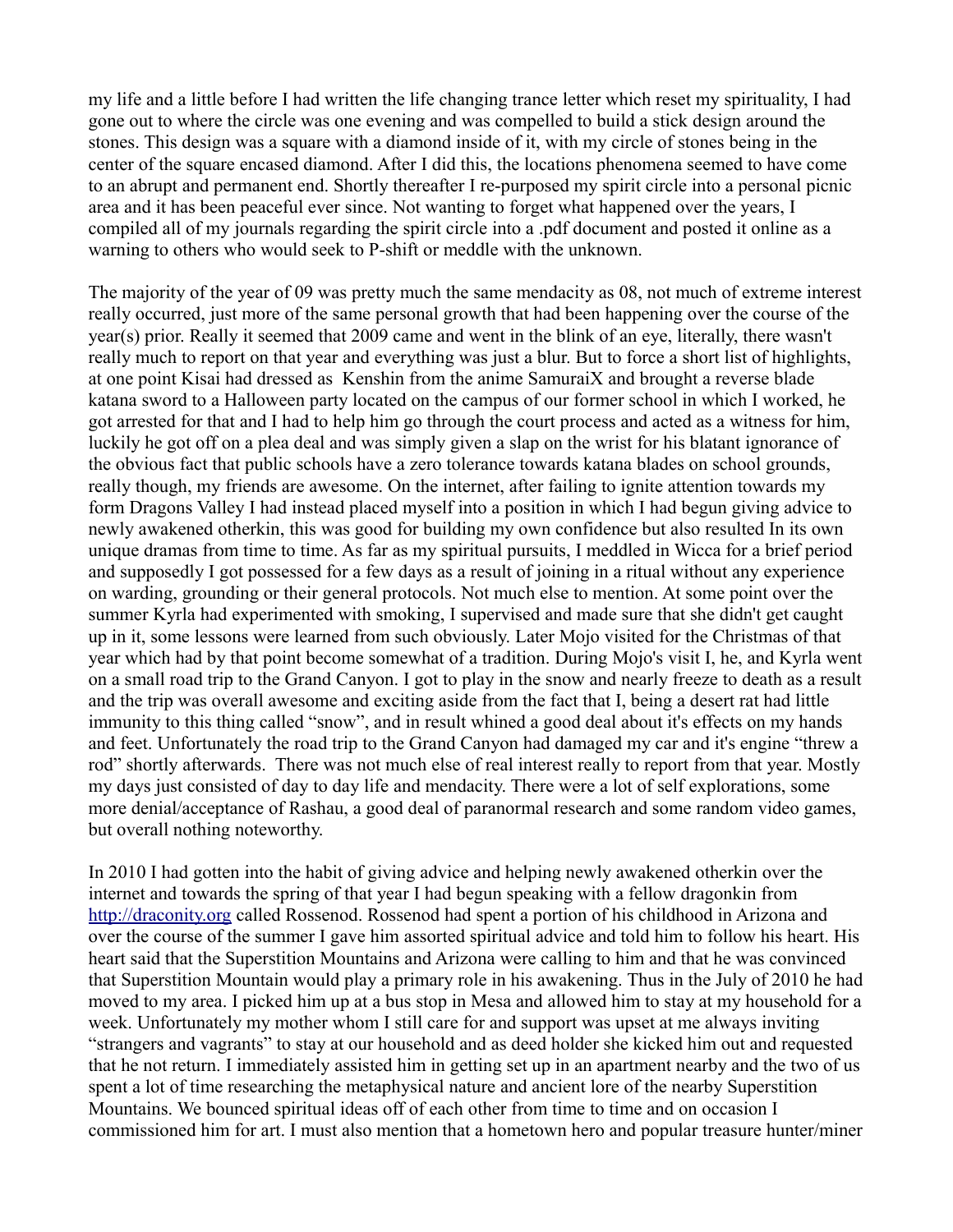by the name of Salvador had moved into my household around this period. At some point in the summer of 2010, I finally decided to just go with Rashau being a true aspect of my spirituality as I had come to the conclusion that a spirit has multiple incarnations and that an androgynous spirit can incarnate into multiple forms and genders over multiple lifetimes. I decided once again that I was taking the whole thing far to personally and just decided to relax, she was now both my online identity within the art community and a part of myself within the spiritual communities.

As a result of this decision I designed a fictional fusion of my two dragon incarnations called Korashau, the inspiration of which had come to me from a dream or vision that I had during a migraine. Creating the fictional Korashau dragon was therapeutic for me and was symbolic in that my two opposing kin identities had become one. I eventually made Korashau into another fursona or roleplay identity which could be used online as a means to have fun with the concept while not tainting my separate spiritual perceptions of either Rashau or Kora as individuals. I could place Korashau into any fictional situation, for example Korashau controlling the secret government of the new world order from her orbital doom fortress or leading an attack of alien war ships against the sea monkeys of Kazakhstan. I assumed that I could do all manner of silly things with this fusion hybrid without anyone assuming that I was taking my draconity too lightly as making stories and art of Korashau would not reflect negatively on my perceived incarnations as she would obviously be just a character. In my mind, by creating a blatantly fictional entity I could allow Korageth and Rashau to remain as separate spiritual identities untainted, and this was extremely important to me because in the past my fictional stories and spirituality were considered one in the same and so I didn't want my spirituality of today to be tainted by even the slightest hint of fantasy. I eventually went public online concerning Rashau by posting her fictional biography on DeviantArt, Furaffinity, and on my websites. I also attempted to draw a few representations of her and commissioned Rossenod to draw reference pictures of Korashau and both of my dragon incarnations for future artists to go off of as I would soon be considering commissioning art regularly of them. There still remained a part of me that was skeptical of Rashau, but I just accept her as a possibility and simply another part of the whole of who I am, which is what was recommended and encouraged all along.

As an aside, after spending a month or two developing and rationalizing the idea of "Korashau" for the purpose of fictional and fun scenarios, I quickly abandoned using him/her as a character and just settled on being silly with my two dragons, as I realized that I was worrying too much about others perceptions. My idea of the Korashau hybrid form quickly changed and I instead turned the idea spiritual. I concluded that Korashau was in some ways, my "true form". That as I was once the dragon Korageth and I might have been Rashau before him, when you fuse those two aspects of my spirit together you get Korashau. So I kind of came to see that dragons design as myself, a fusion of my two draconic identities. Korashau was no longer a character but rather became myself in my minds eye, my reflection in the mirror. The fusion design became my new inner identity.

Towards the end of 2010 I was being swamped with common questions from newly awakened otherkin, most of them asking for the same advice and experiencing similar problems. This common occurrence inspired me to create "Jafira's Otherkin/Draconity Guide" mostly in that I could refer newly awakened otherkin to whatever topic may be in question and save myself and them a lot of time. I finished my otherkin guide within a months time and placed it online in the fall of 2010. I then took a break from the internet shortly afterwards. In the December of 2010, Mojo came to visit again as was tradition for him. Me, Kisai, Mojo, Kyrla and Rossenod spent a lot of time together exploring the mountains and enjoying camp fires. Mojo eventually left which was always saddening and life returned to mundane order as it tends to do from time to time. Briefly after Mojo's departure me and Kyrla had some more fights regarding her artwork or lack thereof which occurred naturally around every holiday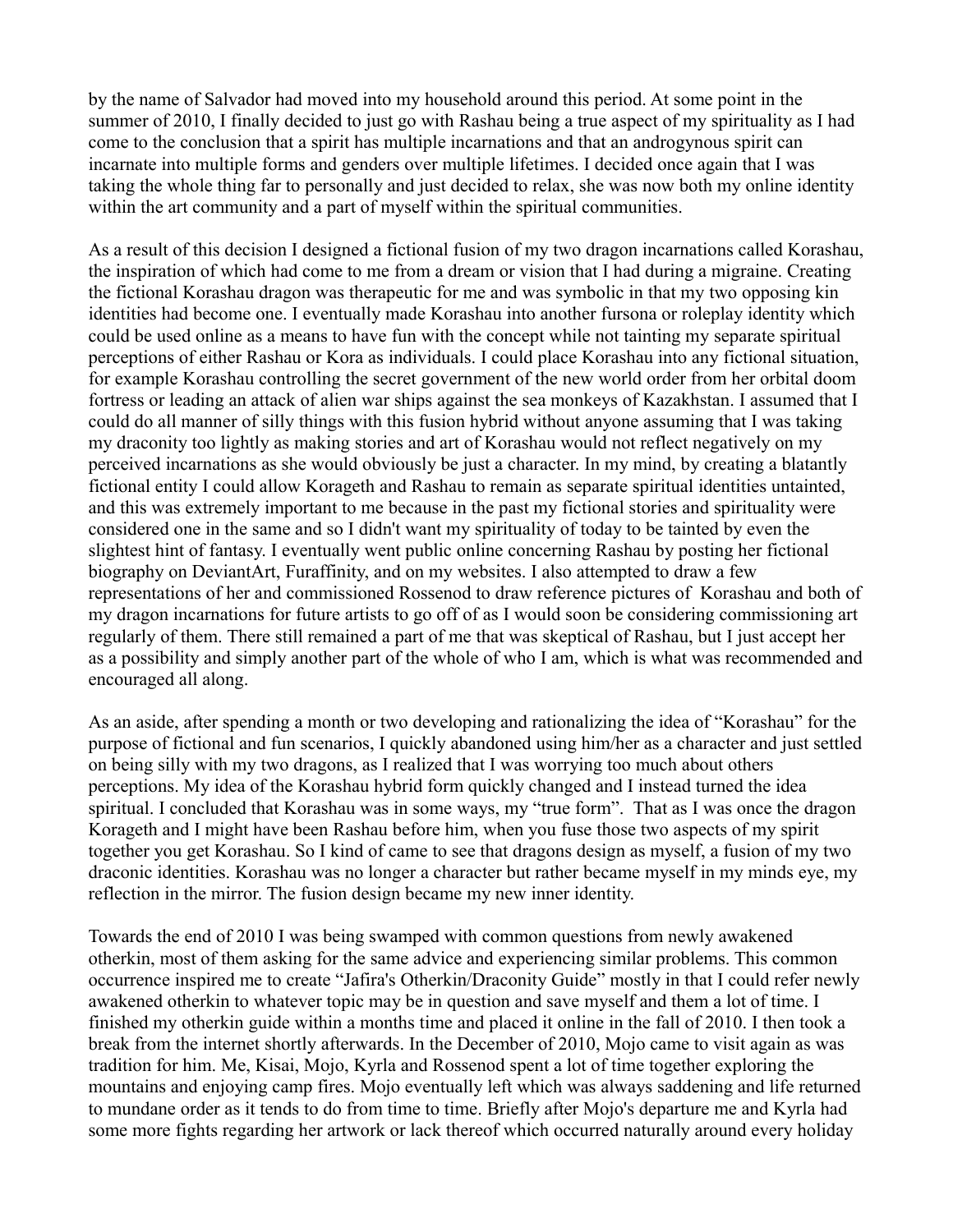or time when gifts would be given, but overall life went on as usual. I guess sometime around mid March of 2011 I was researching some information on reptilian aliens for the sake of my own amusement and I had come across a site created by Sherry Shriner. She was a christian conspiracy theorist with a podcast who believed the sun glare in a camera to have been a second sun in which the souls of the saved would someday go to live, she believed a giant UFO ( The Shema star) was on fire above her home for about two years, as well that the planets and moons hovered only over her home in Ohio, as well she believed that her orgonite had destroyed "10,000 aliens" in her back yard and would always spread the wildest assumptions or assorted foolishness. Listening to Sherry Shriner's works was awesome as I found her amusing in her lack of common sense. In many ways she made even I look normal and that was saying something. This hilariously confused false prophet had on the top of her personal website a zip folder of all of the files that she had ever made, and seeing that had somehow put the concept into my own head and had inspired me to place all of my greatest works on line. I mean after all, my life was far more insane right? As well, likely more intriguing then hers ever was or ever would be. Feeling that I had lived a unique life and believing that my experiences and accomplishments or lack thereof may be of interest to other dragons, otherkin or simply for random people. I said what the hell and decided in 2011 to create "Jafira's Collective Works" and to start this biography. ( Realistically just advertisers, data-miners and the occasional psychology student would care I assumed.) But, if nothing else, meh, I felt that it was an intriguing way to introduce myself, and it was great propaganda to get my face out there and share my crazy world and experiences with others. Just remember, as crazy as I, and my life had been, the people I have met and known in my lifetime have been far more insane, in the end, this whole planet is nuts, we are all aliens to our own world.

(Ends- Age 20-26 written in 2011) <----------> (Begins- Age 26-31 Written and updated in 2016)

Although seemingly starting off very well, Rossenod quickly fell on hard times living in my area, however he was still convinced like my Kitsune-kin friend Jake had been before him, that somehow he and I had some spiritual calling to find something of supreme spiritual importance by exploring the Superstition Mountains and so we spoke of it often, unfortunately as had happened in the past nothing was discovered or encountered during any of our expeditions. Eventually he had to leave his apartment for personal reasons and it seemed that my home town was trapping him much as it had my old friend SpiritEye. I did my best to help him in any way that I could, but in time it was decided that he would leave Arizona until he could regroup and determine his next course of action. I, my friend Kisai and my mate Kyrla saw him off to a greyhound bus stop and he sadly drove out of our present lives. He was briefly replaced in my life by a writer called Bill Johnson who had lived at my home for a few months, he wrote the book "Spirits in the Mountain" regarding Superstition Mountain and had requested me and Kyrla to help him to make a book trailer while he stayed with us: [https://www.youtube.com/watch?](https://www.youtube.com/watch?v=_A6KAavb1Tk)  $v=$  A6KAavb1Tk, He, I and Salvador explored and researched the mountains together during his stay, but eventually, he too moved on from our lives. I also obtained a couple unique rocks "the thunderstones" which consisted of basalt or galena mixed with amethyst and which were centered around an urban legend in my area. Lastly, I also was lead to, or checked out some unique locations in the mountains which would later be featured or investigated on a related history channel show.

Sometime shortly after his departure (perhaps around 2012) I had begun to get disillusioned with otherkinism and with my own overall spirituality. I got the sense that a lot of the dragonkin forums that I had been lurking on were becoming hostile to spiritual explanations of being otherkin and were solely pushing for a more psychological explanation. Although I do try to keep a balance between the two, I still have a strong bias that I am reincarnated from a prior dragon life, I was unimpressed by the thought that everything that had happened in my life up to this point could simply be explained away as "hey, otherkin is just an identity in your head, wear it for a time and move on". The kin community in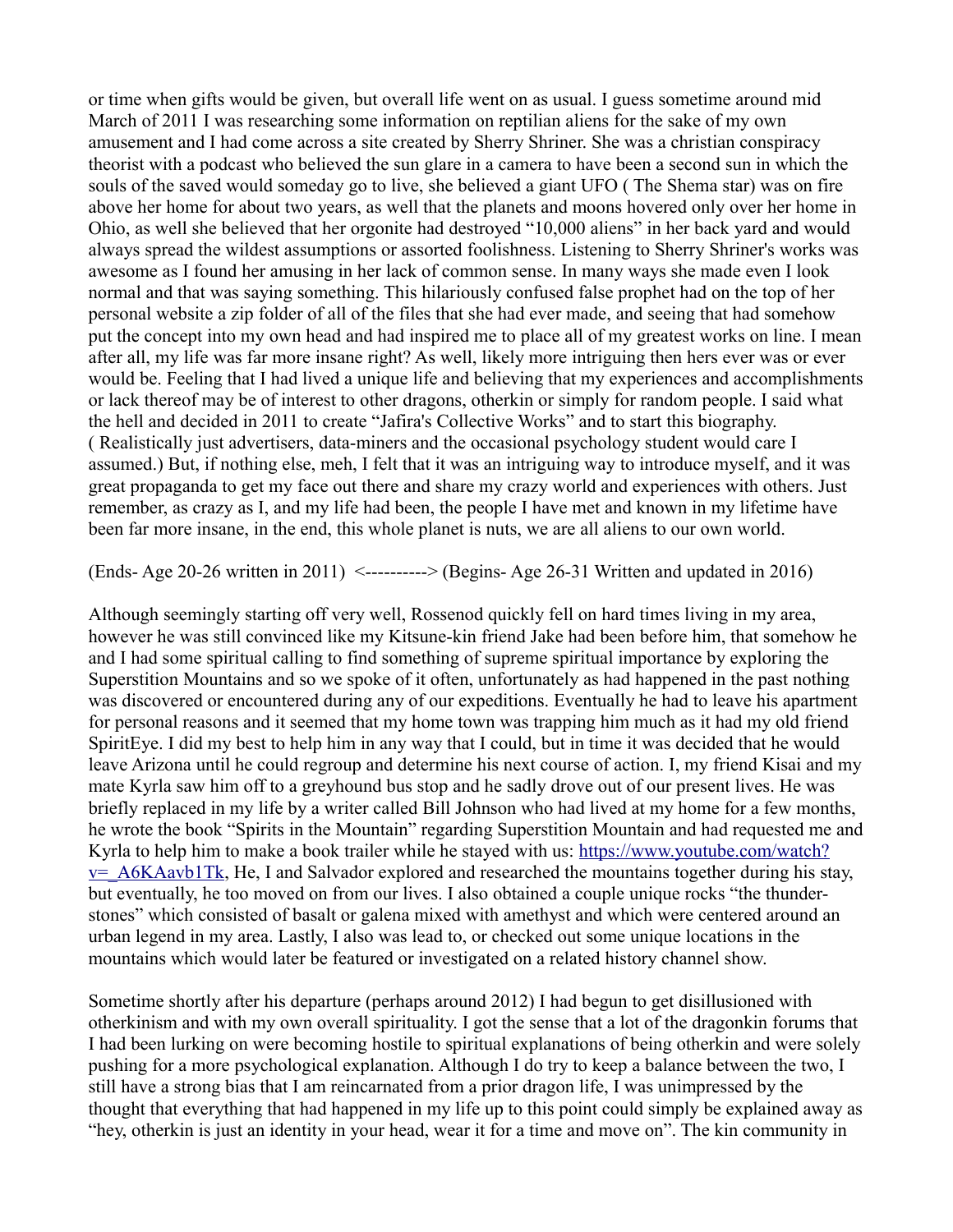which I had first learned that I was not alone in, from back in 2002 was a place of spirituality where anything was possible with faith, but now it seemed that the community I had come to associate myself with seemed to be moving away. As it's members aged, magick and belief in the ability of spirit seemed to be replaced with discussions of IT jobs and the psychological origins of their kin identities. I felt it was a sort of an otherkin agnosticism or at worst, kin-atheism, the cultures direction was upsetting and foreign to me, so I gave up and slithered into my cave to live my life off line for the years to come.

Shortly before I left the dragonkin communities I passed my failing dragonkin forum off to a younger member of Draconity.org known by the name of Esshtrait. I had high hopes for Esshtrait as he reminded me of myself at his age. He seemed very spiritual with his beliefs and was very talented and creative. I figured that as I saw so much of myself in him, that he would be a good successor of sorts to pass my internet creations off to. He and a few of his friends from Draconity.org ran my site nicely for a few months, but sadly, it seems that he eventually moved on and turned out to be more of a furry then an otherkin. Without him to run the forum and with myself too disillusioned to maintain it, the features and capabilities of Dragons Valley begun to fail as the site's ancient coding begun to deprecate, it slept abandoned while it decayed and rotted over the years.

During the years that I was off scene living my life and doing my thing, there is sadly very little of substance or use to share within a "highlights of my life" biography, the past years have been dark, wasted and generally uneventful, days, months and years simply given away to mendacity as I "woke up, went to work, came home, watched tv, went to bed," and repeated such eternally. I played a lot of video games, my classic retro favorites such as Final Fantasy IV, Final Fantasy VI, Final Fantasy VII, ChronoTrigger, ChronoCross and of course, my all time favorite, Secret of Mana. I also played newer games such as Skyrim, Fallout New Vegas, Fallout 3, Divinity II and several others. Still, a lot of my life was lived in a foggy haze. A recurring trait that I had experienced whenever I denied or suppressed the idea that I was once a dragon, if I'm not true to myself, I just kind of go numb inside it seems.

Some highlights however of the years that I was mostly inactive online are that I had been very inspired by the brony community. I had discovered My Little Pony Friendship Is Magic during season 1. I had been on various art sites and continued to encounter artwork and 4chan memes of RainbowDash and the other ponies from the mane six and so I became curious and awkwardly convinced my mate Kyrla to look into it with me. We downloaded the first few episodes and were hooked, we joined in on the fad about the time that episode 13 was coming out, so I may had been a little late to the party but not that bad, we remained hooked ever since. I fondly remember that during one of the first "Bronies of Phoenix" meet ups me, Kyrla and Kisai had brought cupcakes, pizza and Smash Bros Brawl to the party and many fun times were had  $\sim$ 

During the fad I had made a couple of Pegasus Ponysona's based off my dragonkin identity Kora (a dark grey stallion with the moon for his cutie mark) and Rashau, who had a dragon wing for her mark, (though her's would be obscured by a pink cape) Unfortunately I never used the characters for anything other then avatars on Equestria Daily, which I had joined but never participated in. Kryla also made a unique ponysona for me and herself at the time and made a little roleplay family, it was quite cute but it too never went anywhere. She made her version of my ponysona out to have color traits from my two dragons and his cutie mark was a green meteor flying past a crescent moon. (A recurring scene that I've been lucky enough to observe once or twice a year since my late teens.) She said it represented my proneness to experience unique encounters in life.

So, yeah I was a brony, I'd seen every episode at least twice, I purchased all of the large vinyl pony collectibles, all the lunchboxes, all the buttons, keychains, jewelry and anything else that had a pony on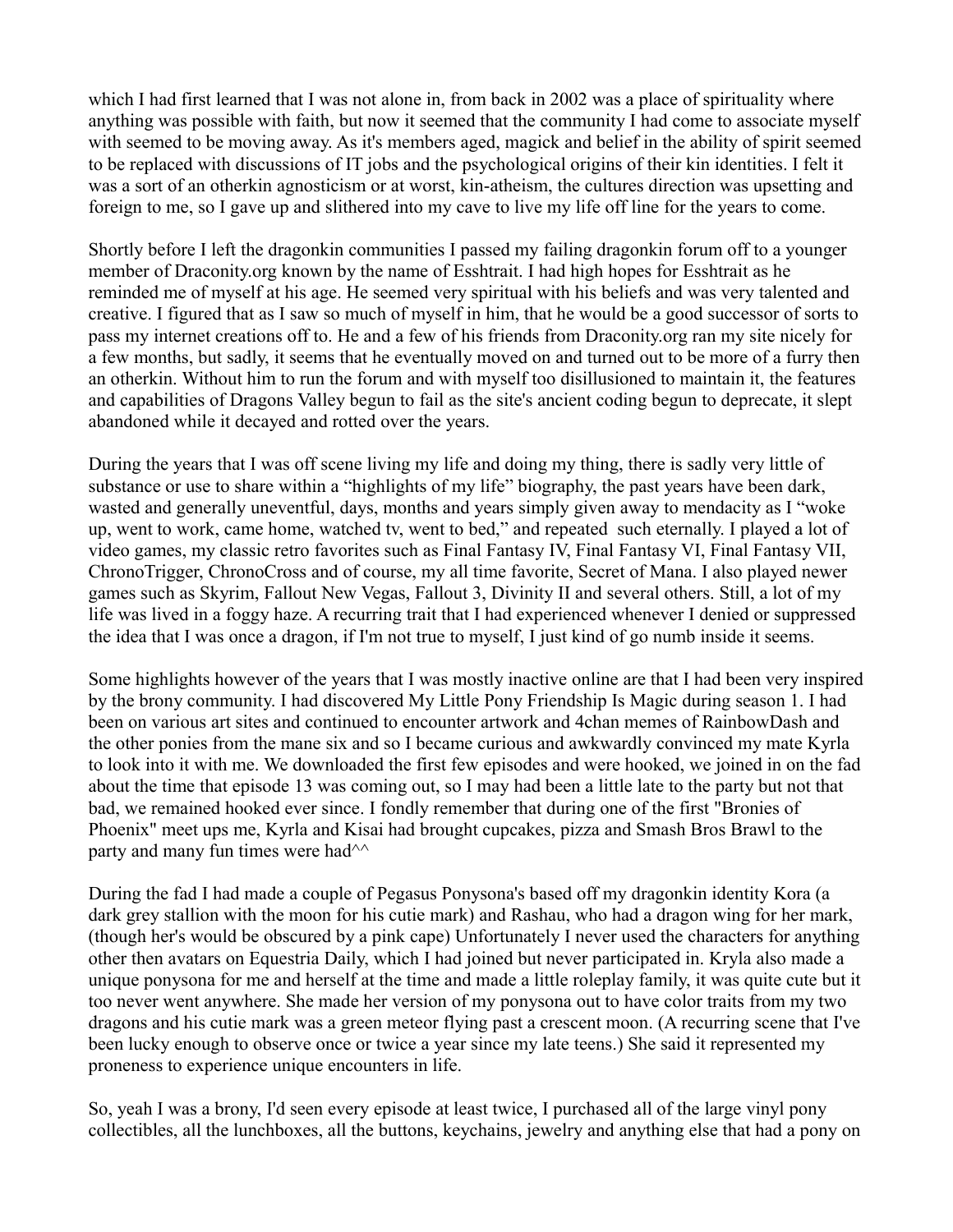it, I was pretty awful<sup> $\wedge$ </sup> But who knows, perhaps the collection might be worth something someday. I spent the majority of my free time watching PMV's on youtube and when not watching Smosh, Pewdiepie, PeanutButterGamer or Game Theory, FlimFlamfilosophy was one of my favorite channels for the mentally advanced cartoons and for their FFVI and Skyrim Lets Plays. I was also a fan of shireclopponie's "Friendship is Witchcraft" parodies and used to visit jhallers top ten videos every month. I listened to the crazed Ramblings audio recording of Fallout Equestria in the winter of 2014 and ended up crying like a wuss through most of it, loved the story.

In the year 2014 I had decided as a new years resolution that I would come out as a furry and perhaps pursue a place within the local furry community or meet ups. I had always considered myself a furry. The origin story of how I came to discover furries dated back ages ago. Back in 2003'ish on a site/forum called Silverdragonsden (long gone - replaced by [http://dragon-realms.net](http://dragon-realms.net/) ) there was a debate posted regarding dragonkin claiming to be real physical dragons. Somebody had posted a rant by 2 The Ranting Gryphon [\(http://www.ranting-gryphon.com/\)](http://www.ranting-gryphon.com/) regarding the matter. This introduced me to this comedians rants and later to his podcast 2-Sense. I listened religiously to every episode and when his show ended I had moved on to Furcast and various other furry themed media, over the years I joined FurAffinity, F-List, Sofurry, Transfur, Herpy, and various other furry sites. although I was only ever active on FurAffinity and DeviantArt.

However, up until around the year 2014 I had never allowed myself to become very active in any of the furry communities due to a fear of reflecting poorly upon my personal spirituality or the dragonkin community as a whole. However as I had become disillusioned with otherkin I felt that it didn't matter anymore. Still, for the most part I never really allowed myself to participate in anything beyond listening to furry podcasts, media, or viewing the communities art etc. That said, I sadly never really made any friends or built connections, for better or for worse I just lurked as I had always done. I did however decide that I would make mild efforts to accept this interest. After joining some local meet ups in my area (off and on) I eventually commissioned a fursuit of my dragonkin identity Korageth. (strangely, now that It is done and in my possession, I have found that I don't feel very natural or comfortable in it, if anything it makes me feel ridiculous and embarrassed to wear it, I get incredibly insecure whenever I put it on). So yeah, overall I officially became a furry in 2014, artistically I have primary interests in anything relating to dragons, hydra's, snakes or raptors.

When it comes to furry artwork, I sometimes liked soft vore (snakes/dragons) although the interest seemed to come and go randomly. Mostly I was primarily fascinated with transformation art of any kind, probably because I grew up reading Animorphs. I loved the idea of experiencing existence, sensations or the instincts of alternate forms. Honestly, if I could have one superpower, it would be to shape shift myself or others at will! I loved it whenever I saw a character transformed into something new or twisted around like a pretzel, accompanying gender shift's were an added bonus, whatever was most likely to force a new perspective on to, or to mess with a characters psyche (I.E turning a predator into a prey - vice versa) or whatever pushed a character the farthest away from their natural state of being. Rawr! Draggy Likes!  $\hat{}$ , =,  $\hat{}$ 

Lets see, what else.. In the summer of 2014 I was leaving a graduation ceremony at the high school I worked at when some student ran to my car covered in blood and in a panic asked to be driven to safety, I drove him to a nearby gas station and sent him off without any questions, turns out he was covered in the blood of someone else, he had stabbed a student in a confrontation and then used me as an unwitting get away car. When I found out the next morning I went straight to the authorities and shared the information I had. (They caught him shortly after) In a similar experience a few months prior I was driving home from a store with groceries and had pulled off to the side of a road to call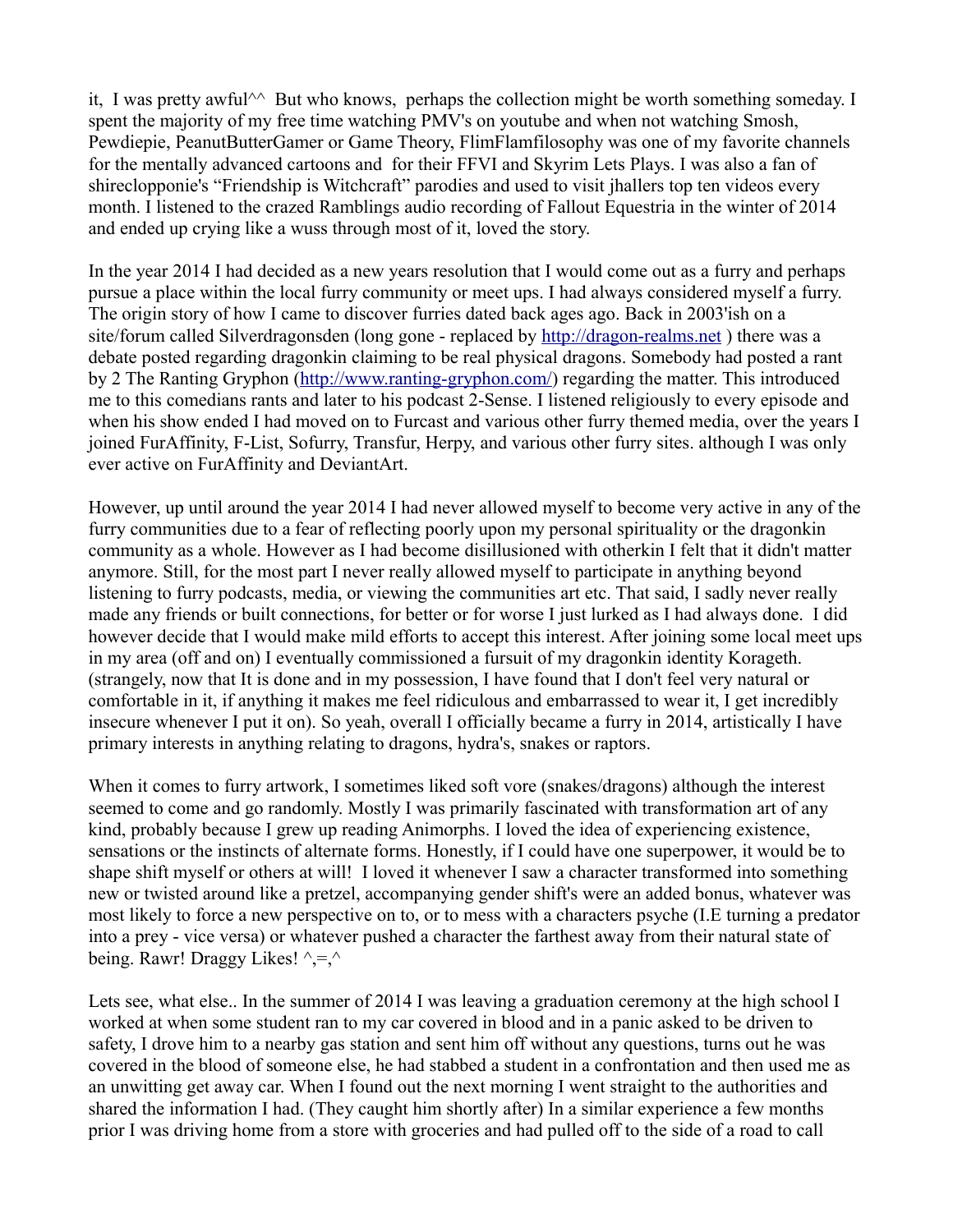Kyrla and tell her that I was coming home. As I resumed my journey I noticed somebody tail gating me. I sped up but the car behind me did the same and they followed me all the way home. When I pulled into my drive way the car behind me kicked on some police lights, I looked behind me to find that I had apparently led four cop cars on a high speed chase to my home. They approached me armed and demanded that I place my hands up and exit the vehicle, they frisked me and demanded to know who was in my back seat and that I open my trunk. When I proved that I was driving alone and that the only thing in my trunk was a gallon of milk and some cat food, they explained that somebody had been shot and that I parked my car right in front of the premises of the incident, they assumed that I was a get away car. Apparently I was real good at being at the wrong place at the right time back then.

Let's see, what else happened, In regards to vehicles I had terrible luck and went through several crappy cars and cheap lemons between the time that Rossenod left and the time that I am presently writing this. In 2014 I got tired of old cars and had bought a full featured navy blue 2006 Chrysler Concord upgraded with a bluetooth stereo and gps, It was my trophy, but.. the car costed me a fortune to maintain and during the year that I owned it the Chrysler bankrupted me, I spent about four thousand dollars trying to keep it running. Eventually it out right failed. Devastated, I took the stereo and gps out and sold the rest of it for roughly a hundred dollars. After that catastrophe I drove a large van for the entirety of 2015, until getting a primitive (yet reliable) 1999 Hyundai accent in the spring of 2016.

Those were most of the highlights of the past five or six years that I can clearly recall, as stated, I'm embarrassed by the matter, but I didn't do very much, I stagnated spiritually, socially, employment wise and in life. Oh! I did propose to Kyrla in the Christmas of 2014!  $\gamma = \gamma$  But I promised her that I would buy her a house before we would have the wedding. As of this writing in 2016, we are still living in a partitioned segment of my mothers home and are still engaged. Sigh..as said, I had a long period of stagnation in life, it just seemed like everything was fast forwarded. Most of the year 2015 was spent helping my friend Kisai, as his father had died and he ended up squatting in his fathers repossessed home for most of the year. Kisai did get a few thousand dollars from his fathers accounts and funds after the incident, most of which he prioritized towards beginning a transition from male to female. He / She did get out of her fathers old home and into an apartment of her own in the spring of 2016 and is now stable, working and transitioning into her new life.

Some other highlights over the years between 2011 and 2016 include the members of [http://yinglong.org](http://yinglong.org/) translating my otherkin guide to Chinese. Another event was that Kyrla purchased for me, my first gaming tower (Windows10, 16GB ram, six core processor, Geforce 760 Graphics card, 2TB hard drive) I had also gotten a Playstation4 for the Christmas of 2015, lets see.. anything else..? Oh, As I became sort of a recluse I developed some extreme social anxiety on the internet which caused me to run from anyone who spoke to me during those years. However, despite my self imposed exile I did still want to have a presence, so I begun placating my insatiable addiction to dragon art by commissioning amateur and affordable artist's on DA and FA whenever I could, I quickly built quite a galley of images for my two dragon identities Korageth and Rashau. -<http://jafira.deviantart.com/>

There is really not much else that I can recall which is worth writing about at this present time. Between 2015 and 2016 I met a dragonkin going by the name of Krayos Whitelyon and he communicated with me through Steam's messenger and through email, typically asking for advice and support. My interactions with him slowly drew me out of my spiritual funk. I turned my attention to the otherkin on Tumblr and what had become of the culture that I had come to call my own. I wanted to help otherkin again, people like myself, it had always been my calling. So thanks to the confidence that I had gained through talking to and hanging out with Krayos I moved on to clean up, re-color and reboot my two dragon websites, as well I begun posting every so often to social media and updated my